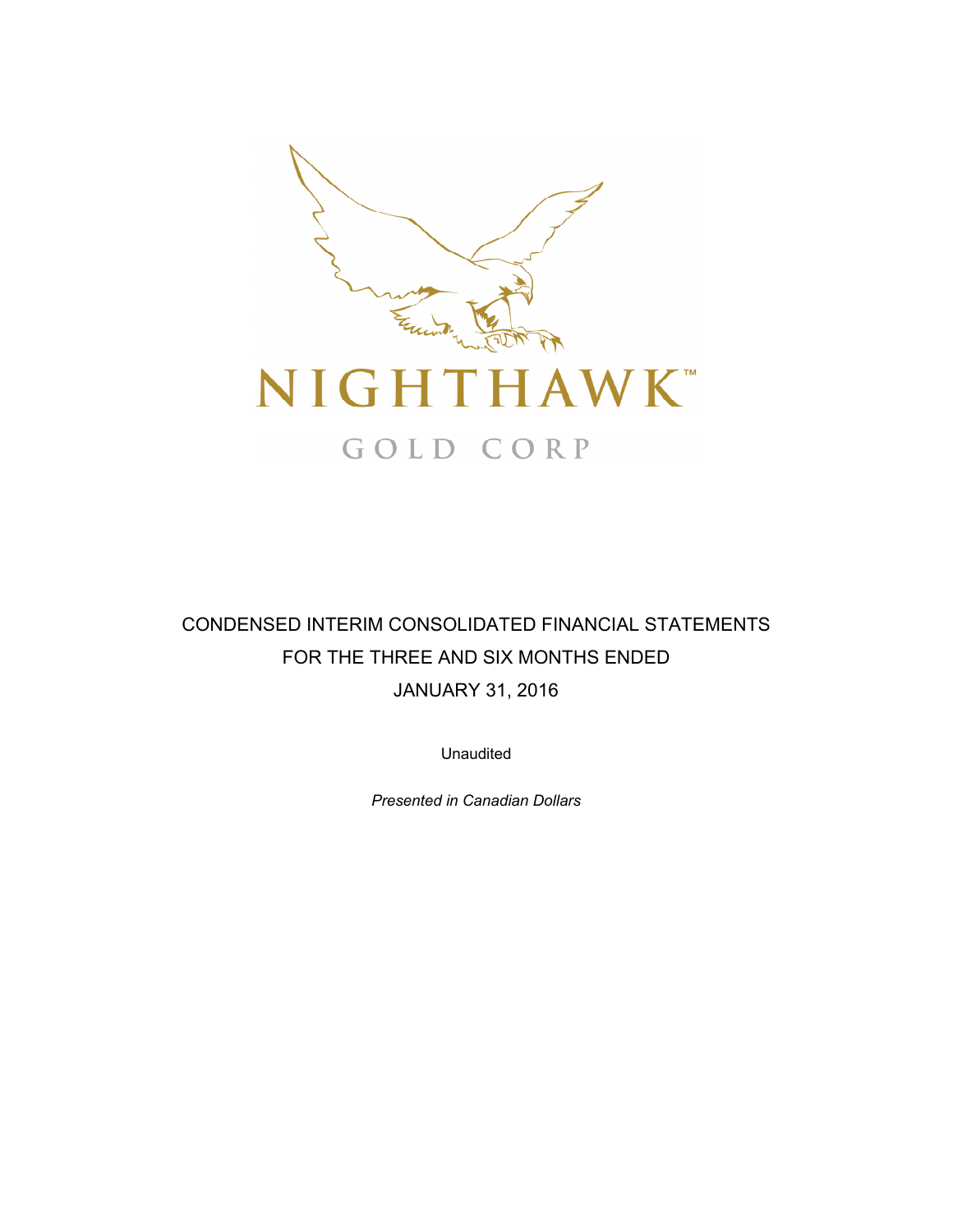

March 31, 2016

## **MANAGEMENT'S RESPONSIBILITY FOR THE CONSOLIDATED FINANCIAL STATEMENTS**

The accompanying condensed interim consolidated financial statements of Nighthawk Gold Corp. ("**Nighthawk**") are the responsibility of the Board of Directors and executive management. The unaudited condensed interim consolidated financial statements have been prepared by management, on behalf of the Board of Directors, in accordance with International Financial Reporting Standards ("**IFRS**") as issued by the International Accounting Standards Board. These unaudited condensed interim consolidated financial statements do not include all of the disclosures required for annual consolidated financial statements and therefore should be read in conjunction with Nighthawk's audited annual consolidated financial statements and notes thereto for the year ended July 31, 2015. These unaudited condensed interim consolidated financial statements follow the same significant accounting policies and methods of application as those included in Nighthawk's most recent audited annual consolidated financial statements, except as described in note 3. Management acknowledges responsibility for the preparation and presentation of the consolidated financial statements, including responsibility for significant accounting judgments and estimates and the choice of accounting principles and methods that are appropriate to Nighthawk's circumstances. In the opinion of management, the unaudited condensed interim consolidated financial statements have been prepared within acceptable limits of materiality and are in accordance with International Accounting Standard 34, Interim Financial Reporting using accounting policies consistent with IFRS appropriate in the circumstances.

Management has established processes, which are in place to provide it sufficient knowledge to support management representations that it has exercised reasonable diligence that (i) the unaudited condensed interim consolidated financial statements do not contain any untrue statement of material fact or omit to state a material fact required to be stated or that is necessary to make a statement not misleading in light of the circumstances under which it is made, as of the date of, and for the periods presented by, the unaudited condensed interim consolidated financial statements and (ii) the unaudited condensed interim consolidated financial statements fairly present in all material respects the financial condition, results of operations and cash flows of Nighthawk, as of the date of and for the period presented by the unaudited condensed interim consolidated financial statements.

The Board of Directors is responsible for reviewing and approving the consolidated financial statements and for ensuring that management fulfills its financial reporting responsibilities. An Audit Committee assists the Board of Directors in fulfilling this responsibility. The Audit Committee meets with management to review the internal controls over the financial reporting process, the consolidated financial statements and the auditors' report. The Audit Committee also reviews Nighthawk's Management's Discussion and Analysis to ensure that the financial information reported therein is consistent with the information presented in the consolidated financial statements. The Audit Committee reports its findings to the Board of Directors for its consideration in approving the consolidated financial statements for issuance to the shareholders.

Management recognizes its responsibility for conducting Nighthawk's affairs in compliance with established financial standards, and applicable laws and regulations, and for maintaining proper standards of conduct for its activities.

Dr. Michael Byron President & Chief Executive Officer

(Signed) *"Dr. Michael Byron"* (Signed) *"Michael Leskovec"* Michael Leskovec Chief Financial Officer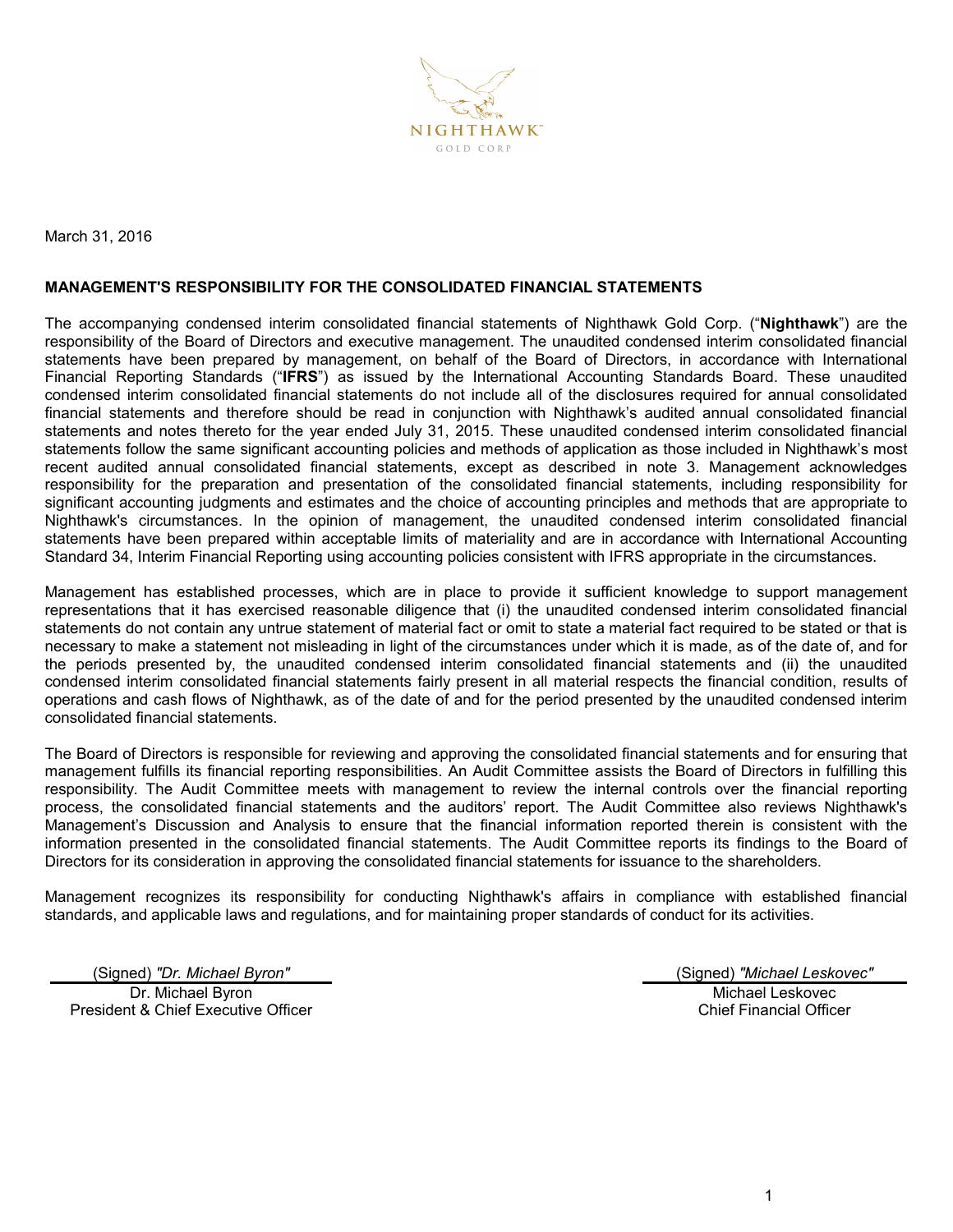

# **NIGHTHAWK GOLD CORP. CONSOLIDATED STATEMENTS OF FINANCIAL POSITION**

Presented in Canadian Dollars

| As at                                                                                        | January 31,<br>2016 | <b>July 31,</b><br>2015 |
|----------------------------------------------------------------------------------------------|---------------------|-------------------------|
|                                                                                              | (Unaudited)         | (Audited)               |
| <b>ASSETS</b>                                                                                |                     |                         |
| <b>Current Assets</b>                                                                        |                     |                         |
| Cash                                                                                         | \$<br>837,415 \$    | 1,502,002               |
| Amounts receivable                                                                           | 90,828              | 245,184                 |
| Prepaid expenses and supplies                                                                | 45,683              | 273,451                 |
|                                                                                              | 973,926             | 2,020,637               |
| <b>Non-current Assets</b>                                                                    |                     |                         |
| Restricted cash (note 5)                                                                     | 4,479,000           | 4,479,000               |
| Exploration and evaluation assets (note 6)                                                   | 37,910,061          | 37,755,094              |
|                                                                                              | 42,389,061          | 42,234,094              |
|                                                                                              | 43,362,987 \$<br>\$ | 44,254,731              |
| <b>LIABILITIES</b><br><b>Current Liabilities</b><br>Accounts payable and accrued liabilities | \$<br>352,887 \$    | 131,675                 |
| <b>Non-current Liabilities</b>                                                               |                     |                         |
| Secured notes (note 7)                                                                       | 797,563             |                         |
| Provision for service obligation (note 8)                                                    | 3,012,314           | 3,012,314               |
| Reclamation provision (note 9)                                                               | 401,150             | 401,150                 |
| Deferred income tax liability                                                                | 511,928             | 1,039,010               |
|                                                                                              | 4,722,955           | 4,452,474               |
|                                                                                              |                     |                         |
| <b>SHAREHOLDERS' EQUITY</b>                                                                  |                     |                         |
| Share capital (note 10(a))                                                                   | 39,255,662          | 39,255,662              |
| Warrants and broker warrants (note 10(b))                                                    | 33,117              | 1,496,523               |
| Share-based payment reserve (note 10(c))                                                     | 9,213,114           | 7,649,204               |
| <b>Accumulated deficit</b>                                                                   | (10, 214, 748)      | (8,730,807)             |
|                                                                                              | 38,287,145          | 39,670,582              |
|                                                                                              | 43,362,987 \$<br>\$ | 44,254,731              |

**Going Concern** *(note 1)* **Subsequent Event** *(note 15)*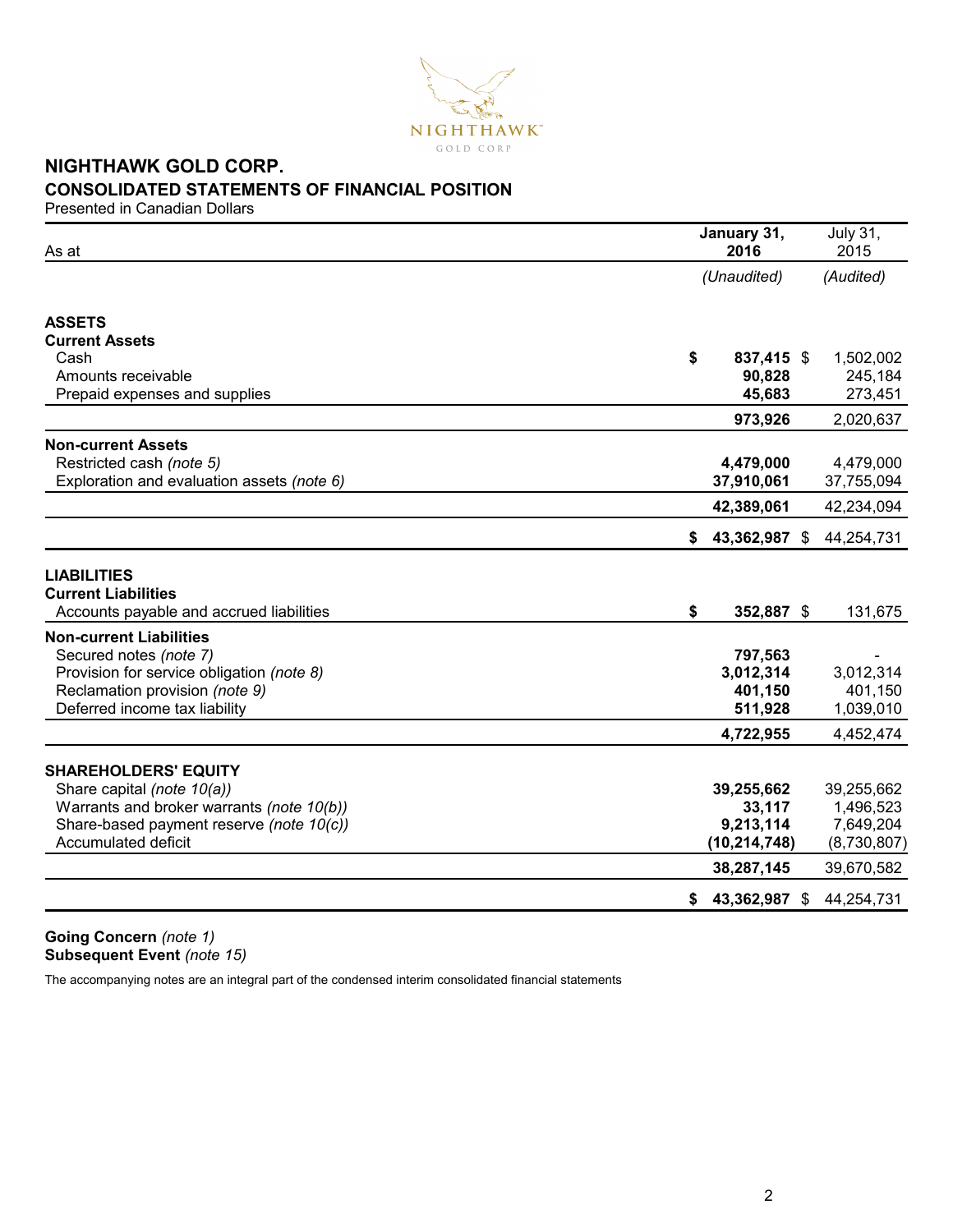

# **NIGHTHAWK GOLD CORP.**

# **CONDENSED INTERIM CONSOLIDATED STATEMENTS OF COMPREHENSIVE LOSS**

Presented in Canadian Dollars

Unaudited

|                                                                 |    | Three months ended<br>January 31, |                 | Six months ended<br>January 31, |            |  |
|-----------------------------------------------------------------|----|-----------------------------------|-----------------|---------------------------------|------------|--|
|                                                                 |    | 2016                              | 2015            | 2016                            | 2015       |  |
| <b>Expenses</b>                                                 |    |                                   |                 |                                 |            |  |
| Salaries, director and consulting fees                          | \$ | 355,421 \$                        | $130,214$ \$    | 456,679 \$                      | 241,565    |  |
| Professional fees                                               |    | 11,744                            | 23,995          | 31,155                          | 33,209     |  |
| Office and administration                                       |    | 15,638                            | 42,994          | 26,099                          | 85,360     |  |
| Regulatory and shareholder information                          |    | 11,550                            | 27,962          | 12,455                          | 35,049     |  |
| Travel                                                          |    | 4,683                             | 1,740           | 6,973                           | 29,760     |  |
| Stock-based compensation (note 10(c))                           |    | 48,218                            | 521,134         | 48,218                          | 521,134    |  |
| Write-down of exploration and evaluation assets (note 6)        |    | 1,449,279                         |                 | 1,449,279                       |            |  |
|                                                                 |    | 1,896,533                         | 748,039         | 2,030,858                       | 946,077    |  |
| <b>Other income</b>                                             |    |                                   |                 |                                 |            |  |
| Interest income                                                 |    | 8,083                             | 24,124          | 44,243                          | 57,614     |  |
| Interest and accretion expense (note 7)                         |    | (24, 408)                         |                 | (24, 408)                       |            |  |
| Gain on settlement of mineral property option payments (note 6) |    |                                   | 11,282          |                                 | 11,282     |  |
|                                                                 |    | (16, 325)                         | 35,406          | 19,835                          | 68,896     |  |
| Loss before income taxes                                        |    | (1,912,858)                       | (712, 633)      | (2,011,023)                     | (877, 181) |  |
| Deferred income tax recovery                                    |    | 527,082                           |                 | 527,082                         |            |  |
| Net loss and comprehensive loss                                 | S  | $(1,385,776)$ \$                  | $(712, 633)$ \$ | $(1,483,941)$ \$                | (877, 181) |  |
| Net loss per share (note 11):                                   |    |                                   |                 |                                 |            |  |
| <b>Basic and fully diluted</b>                                  | \$ | $(0.03)$ \$                       | $(0.01)$ \$     | $(0.03)$ \$                     | (0.02)     |  |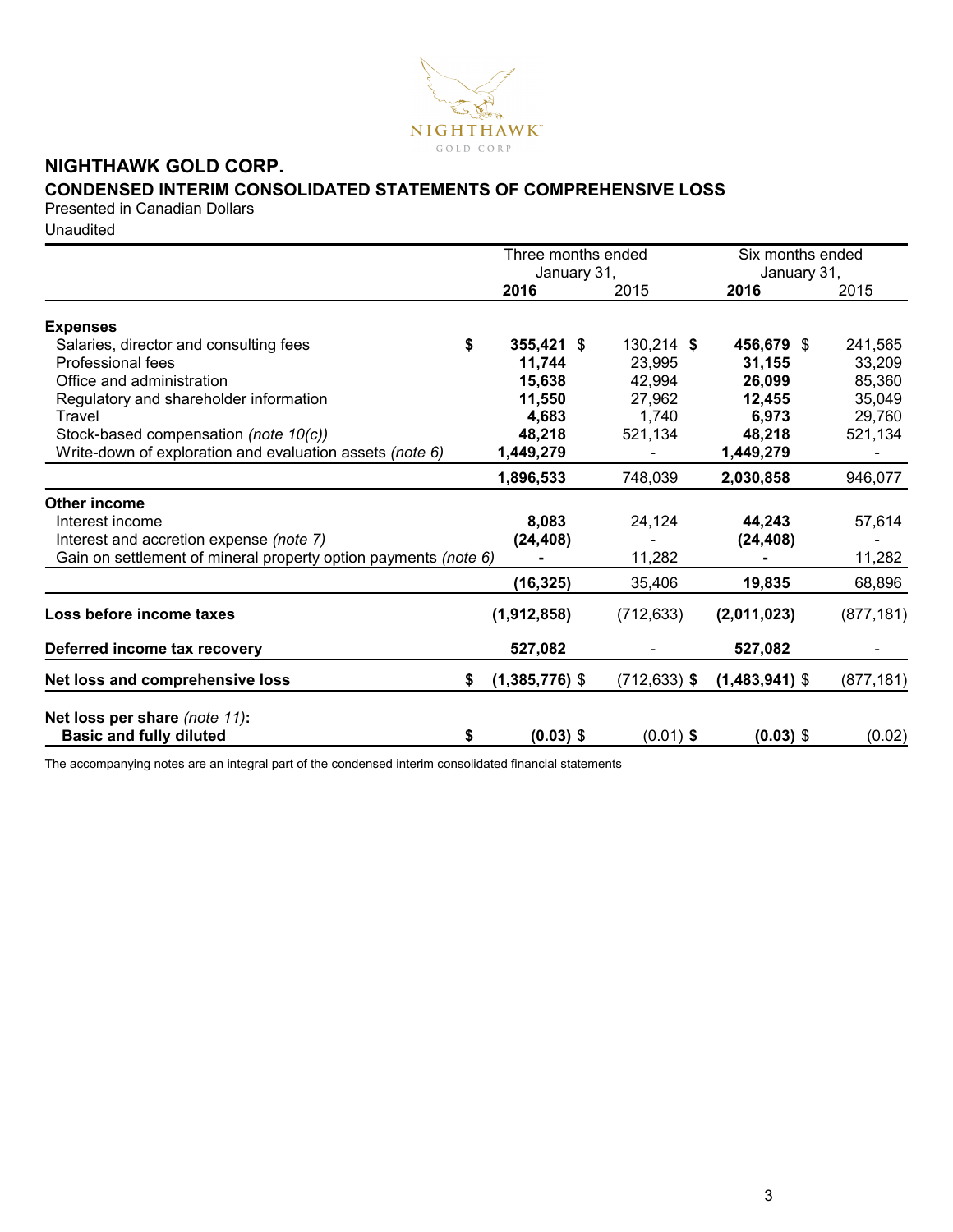

# **NIGHTHAWK GOLD CORP.**

# **CONDENSED INTERIM CONSOLIDATED STATEMENTS OF CHANGES IN SHAREHOLDERS' EQUITY**

Presented in Canadian Dollars

Unaudited

|                                                                 | Share capital | <b>Warrants and</b><br>broker warrants |    | Share-based<br>payment reserve |    | <b>Accumulated</b><br>deficit |   | <b>Total equity</b> |
|-----------------------------------------------------------------|---------------|----------------------------------------|----|--------------------------------|----|-------------------------------|---|---------------------|
| Balance at July 31, 2014<br>S                                   | 39,116,944    | \$<br>1,496,523                        | S  | 6,903,035                      | æ. | (7,661,923)                   | ъ | 39,854,579          |
| Issuance of common shares for mineral property options (note 6) | 138,718       |                                        |    |                                |    |                               |   | 138,718             |
| Stock-based compensation                                        |               |                                        |    | 746,169                        |    |                               |   | 746,169             |
| Net loss for the period                                         |               |                                        |    |                                |    | (877, 181)                    |   | (877, 181)          |
| Balance at January 31, 2015                                     | 39,255,662    | 1,496,523                              |    | 7,649,204                      |    | (8,539,104)                   |   | 39,862,285          |
| Net loss for the period                                         |               |                                        |    |                                |    | (191, 703)                    |   | (191, 703)          |
| Balance at July 31, 2015                                        | 39,255,662    | 1,496,523                              |    | 7,649,204                      |    | (8,730,807)                   |   | 39,670,582          |
| Fair value of warrants issued                                   |               | 33,117                                 |    |                                |    |                               |   | 33,117              |
| Expiry of warrants and broker warrants                          |               | (1,496,523)                            |    | 1,496,523                      |    |                               |   |                     |
| Stock-based compensation (note 10(c))                           |               |                                        |    | 67,387                         |    |                               |   | 67,387              |
| Net loss for the period                                         |               |                                        |    |                                |    | (1,483,941)                   |   | (1,483,941)         |
| Balance at January 31, 2016                                     | 39,255,662    | \$<br>33,117                           | S. | 9,213,114                      | \$ | (10, 214, 748)                |   | 38,287,145          |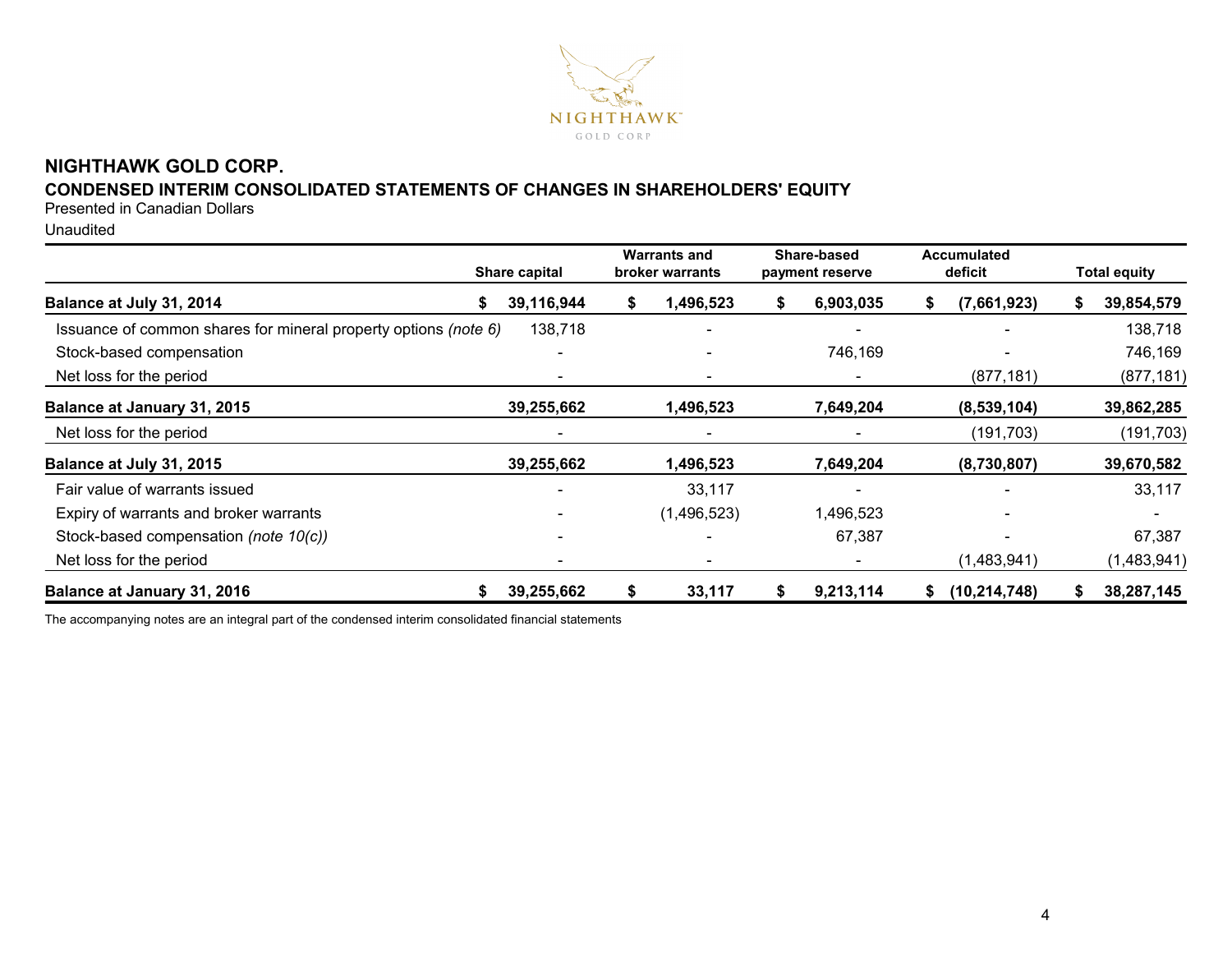

# **NIGHTHAWK GOLD CORP. CONDENSED INTERIM CONSOLIDATED STATEMENTS OF CASH FLOWS**

Presented in Canadian Dollars

Unaudited

| For the six months ended January 31,                   | 2016                   | 2015          |
|--------------------------------------------------------|------------------------|---------------|
| Cash provided by (used in)                             |                        |               |
| <b>Operations</b>                                      |                        |               |
| Net loss for the period                                | \$<br>$(1,483,941)$ \$ | (877, 181)    |
| Items not involving cash:                              |                        |               |
| Write-down of exploration and evaluation assets        | 1,449,279              |               |
| Stock-based compensation                               | 48,218                 | 521,134       |
| Gain on settlement of mineral property option payments |                        | (11, 282)     |
| Interest income receivable on restricted cash          |                        | (27, 687)     |
| Interest and accretion expense                         | 24,408                 |               |
| Deferred income tax recovery                           | (527, 082)             |               |
| Change in non-cash working capital:                    |                        |               |
| Amounts receivable                                     | 154,356                | 93,264        |
| Prepaid expenses and supplies                          | 227,768                | 543,318       |
| Accounts payable and accrued liabilities               | 221,212                | (1,526,921)   |
|                                                        | 114,218                | (1, 285, 355) |
| <b>Financing</b>                                       |                        |               |
| Proceeds from secured notes                            | 806,272                |               |
| Investing                                              |                        |               |
| Exploration and evaluation costs                       | (1,485,202)            | (3,887,072)   |
| Option payments and acquisition costs                  | (99, 875)              | (186, 728)    |
| Expenditures incurred under service obligation         |                        | (11, 337)     |
|                                                        | (1,585,077)            | (4,085,137)   |
| Decrease in cash                                       | (664, 587)             | (5,370,492)   |
| Cash, beginning of period                              | 1,502,002              | 7,821,278     |
| Cash, end of period                                    | \$<br>837,415 \$       | 2,450,786     |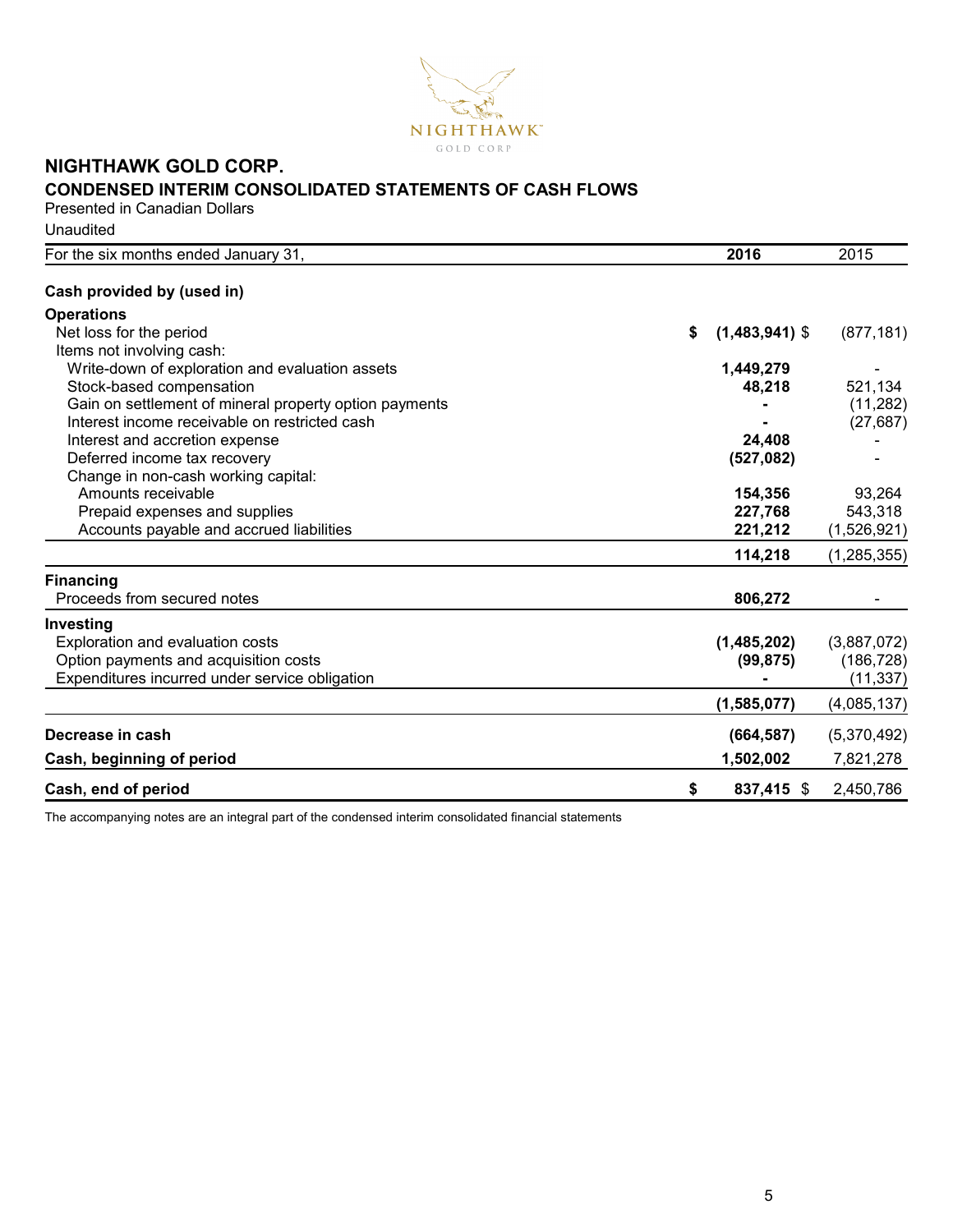

#### For the six months ended January 31, 2016

#### **1. NATURE OF OPERATIONS**

Nighthawk Gold Corp. ("**Nighthawk**" or the "**Company**") was incorporated on January 8, 2004 under the Business Corporations Act (Ontario) and is a publicly listed Canadian junior resource company with exploration and evaluation assets in Canada. Nighthawk is engaged in the identification, acquisition, exploration and evaluation of gold properties, is listed on the TSX Venture Exchange ("**TSXV**"), and trades under the symbol NHK. To date, Nighthawk has not earned any revenue from operations. The Company's registered office is located at Suite 301, 141 Adelaide Street West, Toronto, Ontario, Canada, M5H 3L5.

The unaudited condensed interim consolidated financial statements for the six months ended January 31, 2016 have been approved for issue by the Board of Directors on March 31, 2016.

During the six months ended January 31, 2016, Nighthawk incurred a loss of \$1,483,941 (January 31, 2015 - \$877,181) and as at that date, Nighthawk had accumulated a deficit of \$10,214,748 (July 31, 2015 - \$8,730,807), working capital of \$621,039 (July 31, 2015 - \$1,888,962) and cash flows from operations of \$114,218 (January 31, 2015 - negative cash flows of \$1,285,355).

These unaudited condensed interim consolidated financial statements have been prepared on a going concern basis, which assumes continuity of operations and realization of assets and settlement of liabilities in the normal course of business for the foreseeable future, which is at least, but not limited to, one year from January 31, 2016. However, Nighthawk is in the exploration stage and is subject to risks and challenges similar to companies in a comparable stage. These risks include, but are not limited to, the challenges of securing adequate capital in view of exploration, development and operational risks inherent in the mining industry; changes in government policies and regulations; the ability to obtain the necessary environmental permitting; challenges in future profitable production or, alternatively Nighthawk's ability to dispose of its exploration and evaluation assets on an advantageous basis; as well as global economic, precious and base metal price volatility; all of which are uncertain. As a result of these risks, there is no assurance that Nighthawk's funding initiatives will continue to be successful and these consolidated financial statements do not reflect the adjustments to the carrying values of assets and liabilities and the reported expenses and statement of financial position classifications that would be necessary were the going concern assumption inappropriate. Changes in future conditions could require material writedowns of the carrying value of exploration and evaluation assets.

These unaudited condensed interim consolidated financial statements do not include all of the disclosures required for annual financial statements and therefore should be read in conjunction with Nighthawk's audited annual consolidated financial statements and notes thereto for the year ended July 31, 2015. These unaudited condensed interim consolidated financial statements follow the same significant accounting policies and methods of application as those included in Nighthawk's most recent audited annual consolidated financial statements.

#### **2. BASIS OF PRESENTATION**

These unaudited condensed interim consolidated financial statements have been prepared in accordance with IAS 34 - Interim Financial Reporting on the basis of International Financial Reporting Standards ("**IFRS**") and interpretations as approved by the International Accounting Standards Board ("**IASB**") and are presented in Canadian dollars.

These unaudited condensed interim consolidated financial statements have been prepared on a going concern basis, under the historical cost convention, except fair value through profit and loss assets which are carried at fair value, and have been prepared using the accrual basis of accounting except for cash flow information.

The unaudited condensed interim consolidated statement of cash flows shows the changes in cash arising during the year from operating activities, investing activities and financing activities.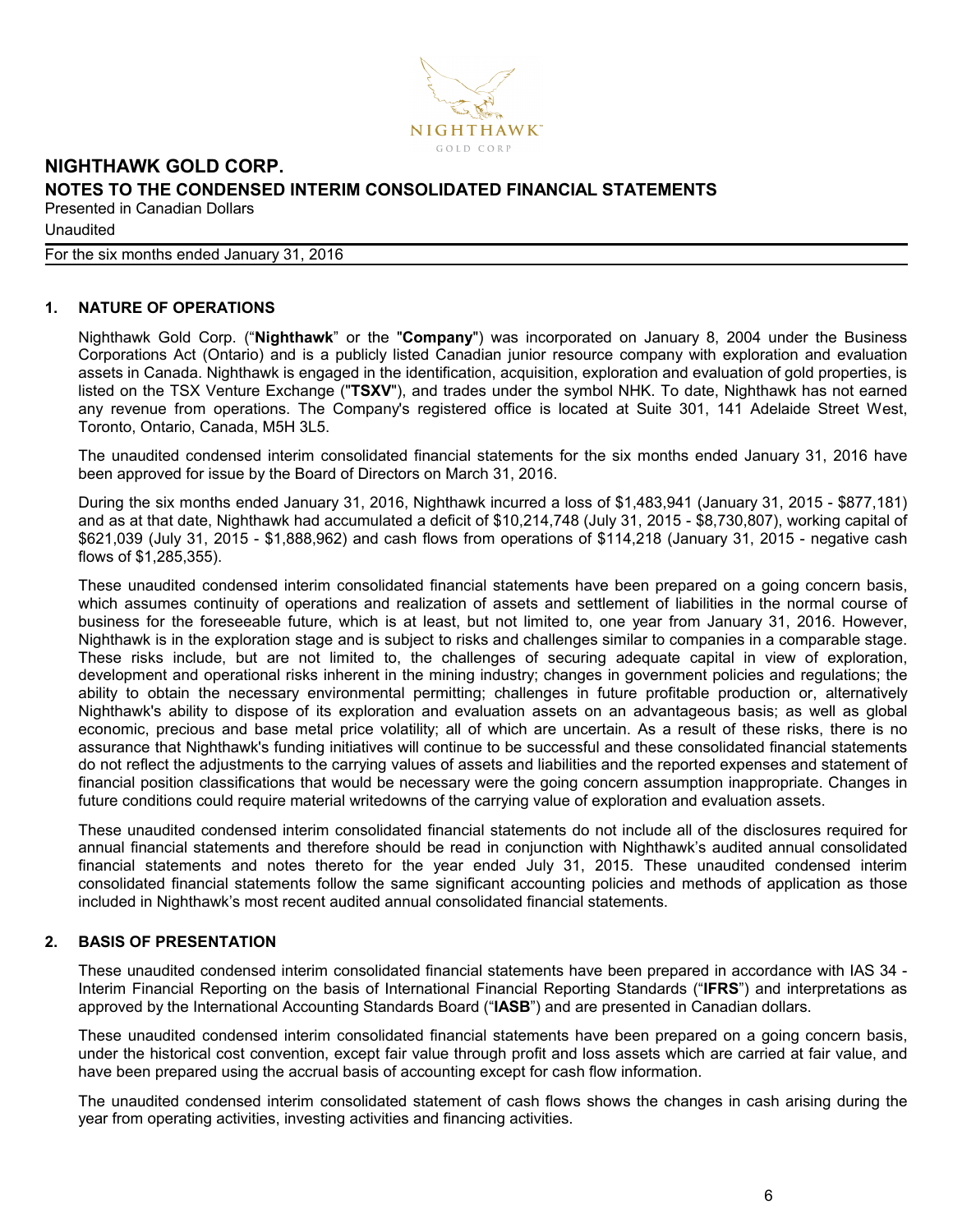

#### For the six months ended January 31, 2016

#### **2. BASIS OF PRESENTATION (continued)**

The cash flows from operating activities are determined by using the indirect method. Net loss is therefore adjusted by non-cash items, such as deferred tax expenses (recoveries), stock-based compensation, write-down of exploration and evaluation assets, flow-through share premium, accretion expense, as well as changes from amounts receivable, prepaid expenses and supplies, and accounts payable and accrued liabilities. In addition, all income and expenses from cash transactions that are attributable to investing or financing activities are eliminated. The cash flows from investing and financing activities are determined by using the direct method.

These unaudited condensed interim consolidated financial statements are presented in Canadian dollars and have been prepared in accordance with International Financial Reporting Standards ("**IFRS**") and International Financial Reporting Interpretations Committee ("**IFRIC**") interpretations as issued by the International Accounting Standards Board ("**IASB**") and have been consistently applied to all the years presented. The principal accounting policies applied in the preparation of these audited consolidated financial statements are set out below.

These unaudited condensed interim consolidated financial statements have been prepared under the historical cost convention, except fair value through profit and loss assets which are carried at fair value, and have been prepared using the accrual basis of accounting except for cash flow information.

The consolidated statement of cash flows shows the changes in cash arising during the year from operating activities, investing activities and financing activities.

#### **3. SIGNIFICANT ACCOUNTING POLICIES**

The financial framework and accounting policies applied in the preparation of these unaudited condensed interim consolidated financial statements are consistent with those as disclosed in its most recently completed audited annual consolidated financial statements for the year ended July 31, 2015.

#### **(a) Changes in Accounting Policies**

The Company did not adopt any new accounting policies during the six months ended January 31, 2016.

#### **(b) Recent Accounting Pronouncements**

Certain pronouncements were issued by the IASB are mandatory for accounting periods after January 31, 2016 or later periods. Many are not applicable or do not have a significant impact to Nighthawk and have been excluded from the discussion below. The following have not yet been adopted and are being evaluated to determine their impact on Nighthawk.

(i) IFRS 9, *Financial Instruments*, ("**IFRS 9**") was issued by the IASB in October 2010 and will replace IAS 39, *Financial Instruments: Recognition and Measurement* ("**IAS 39**"). IFRS 9 uses a single approach to determine whether a financial asset is measured at amortized cost or fair value, replacing the multiple rules in IAS 39. The approach in IFRS 9 is based on how an entity manages its financial instruments in the context of its business model and the contractual cash flow characteristics of the financial assets. Most of the requirements in IAS 39 for classification and measurement of financial liabilities were carried forward unchanged to IFRS 9. The new standard also requires a single impairment method to be used, replacing the multiple impairment methods in IAS 39. IFRS 9 is effective for annual periods beginning on or after January 1, 2018. Nighthawk will evaluate the impact of adopting IFRS 9 on its consolidated financial statements, including the possibility of early adoption in future periods.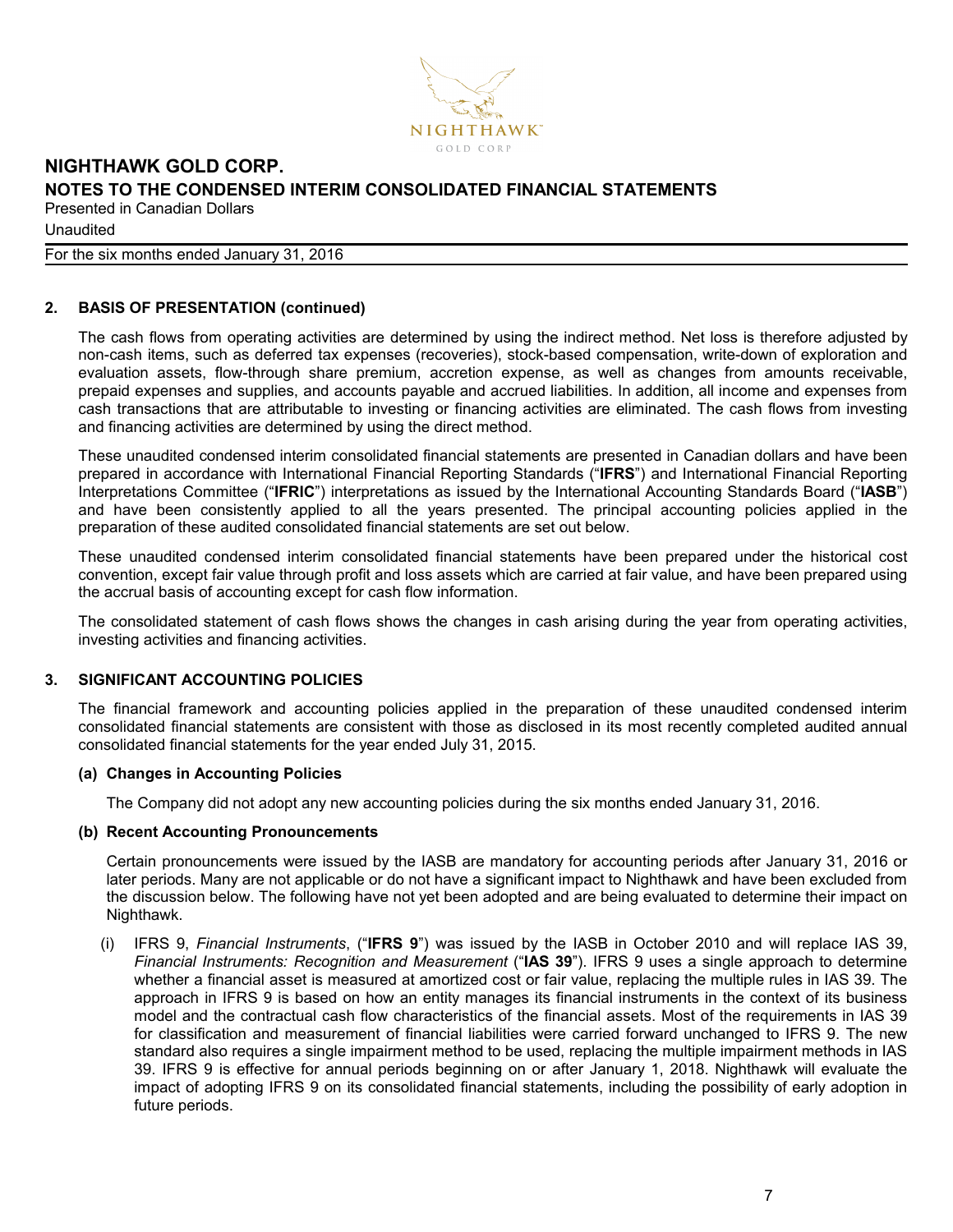

For the six months ended January 31, 2016

#### **3. SIGNIFICANT ACCOUNTING POLICIES (continued)**

### **(b) Recent Accounting Pronouncements (continued)**

(ii) IFRS 15, issued in May 2014, will specify how and when entities recognize, measure, and disclose revenue. The standard will supersede all current standards dealing with revenue recognition, including IAS 11 Construction Contracts, IAS 18 Revenue, IFRIC 13 Customer Loyalty Programmes, IFRIC 15 Agreements for the Construction of Real Estate, IFRIC 18 Transfers of Assets from Customers, and SIC 31 Revenue – Barter Transactions Involving Advertising Services. IFRS 15 is effective for annual periods beginning on or after January 1, 2018.

### **4. CRITICAL ACCOUNTING ESTIMATES AND SIGNIFICANT JUDGEMENTS**

The preparation of these unaudited condensed interim consolidated financial statements requires management to make certain estimates and assumptions that affect the reported amounts of assets and liabilities at the date of the financial statements and reported amounts of revenues and expenses during the reporting period. Actual outcomes could differ from these estimates. These unaudited condensed interim consolidated financial statements include estimates which, by their nature, are uncertain. The impacts of such estimates are pervasive throughout the consolidated financial statements, and may require accounting adjustments based on future occurrences. Revisions to accounting estimates are recognized in the period in which the estimate is revised and future periods if the revision affects both current and future periods. These estimates are based on historical experience, current and future economic conditions and other factors, including expectations of future events that are believed to be reasonable under the circumstances.

Significant assumptions about the future and other sources of estimation and judgemental uncertainty that management has made at the consolidated statement of financial position reporting date, that could result in a material adjustment to the carrying amounts of assets and liabilities, in the event that actual results differ from assumptions made, relate to, but are not limited to, the following:

- (i) Nighthawk assesses the carrying value of exploration and evaluation assets at each reporting period to determine whether any indication of impairment exists. When an impairment exists, the calculation of recoverable amount requires the use of estimates and assumptions such as long-term commodity prices, discount rates, recoverable metals, and operating performance;
- (ii) the calculation of the fair value of warrants, broker warrants and stock options issued by Nighthawk requires the use of estimates of inputs in the Black-Scholes option pricing valuation model;
- (iii) the calculation of the reclamation liability and provision for service obligation, being the present value of the estimated costs to restore the properties is discounted at rates which reflect current market assessments and the risks specific to the liability. The calculation requires management to estimate the total restoration costs, timing of remediation and an appropriate discount rate; and
- (iv) valuation of deferred income taxes.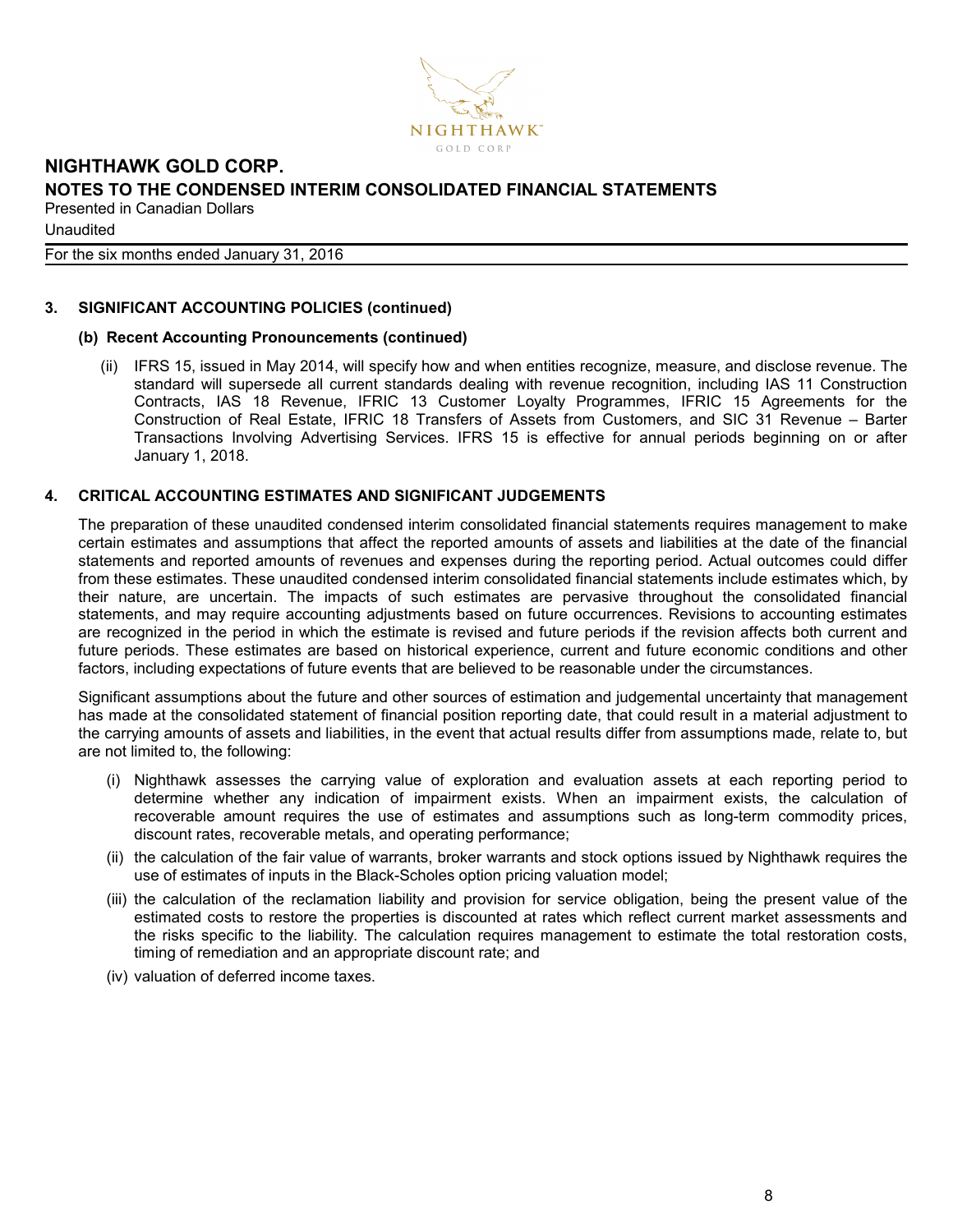

#### For the six months ended January 31, 2016

#### **5. RESTRICTED CASH**

During the year ended July 31, 2011, Nighthawk posted two irrevocable standby letters of credit with a Canadian chartered bank in the amount of \$401,000 (collectively, the "**Permit LOC's**") to provide security under its land use permit and water access licence for the existing reclamation work associated with the Damoti Reclamation Obligation *(notes 6 and 9)* as well as with its exploration activities relating to the Indin Lake Gold Property in the Northwest Territories, Canada. In March 2012, Nighthawk posted additional security of \$78,000 (the "**Additional Security**") upon receiving approval on its updated land use permit, which was submitted to support its expanded exploration activities on its Indin Lake Gold Property. The updated land use permit is valid until February 2017 and the water access licence is valid until February 2019. The Permit LOC's are secured by guaranteed investment certificates (the "**Permit GIC's**") at a Canadian chartered bank for the same amount. The Permit GIC's and the Additional Security may be recovered by Nighthawk at expiration of the land use permit and water access licence in absence of any environmental disturbances provided Nighthawk carries out activities to satisfy the Damoti Reclamation Obligation.

On January 26, 2012, under the terms of its agreement to acquire 100% ownership of the mineral claims and leases of the former producing Colomac Gold Mine (the "**Colomac Gold Project**") *(note 6)*, Nighthawk entered into three letters of credit totaling \$5,000,000 at a Canadian chartered bank in favour of Aboriginal Affairs and Northern Development Canada ("**AANDC**") to secure Nighthawk's service obligation to perform reclamation services on three other sites as follows: \$3,000,000 for the Diversified site, \$1,000,000 for the Spider Lake site and \$1,000,000 for the Chalco Lake site (collectively, the "**Colomac LOC's**") *(note 8)*. The Colomac LOC's are secured by guaranteed investment certificates (the "**Colomac GIC's**") at a Canadian chartered bank for the same amounts. Upon completion of the service obligation with respect to each reclamation site to the satisfaction of an independent third party engineer, the Colomac LOC's with respect to each site will be released and the hold restriction on the related Colomac GIC will be eliminated.

In Fiscal 2013, the reclamation activities at the Chalco Lake site were completed and the approval of the third party engineer was obtained. As a result, the Colomac LOC with respect to the Chalco Lake site was released and the hold restriction on \$1,000,000 was eliminated at that time *(note 8)*.

|                                              | Permit<br>security | Colomac<br>GIC's |      | Total<br>restricted cash |
|----------------------------------------------|--------------------|------------------|------|--------------------------|
| Balance - July 31, 2015 and January 31, 2016 | 479.000 \$         | 4,000,000        | - \$ | 4,479,000                |
|                                              |                    |                  |      |                          |

## **6. EXPLORATION AND EVALUATION ASSETS**

|                                                                 | Option &<br>acquisition |             | Balance<br>July 31, |      | Option &<br>acquisition |                          | <b>Balance</b><br>January 31, |
|-----------------------------------------------------------------|-------------------------|-------------|---------------------|------|-------------------------|--------------------------|-------------------------------|
| <b>Mineral Property</b>                                         | costs                   | Exploration | 2015                |      | costs                   | <b>Exploration</b>       | 2016                          |
| Indin Lake Gold Property \$10,551,501 \$27,203,593 \$37,755,094 |                         |             |                     | - SS | 10,101,376 \$           | 27,808,685 \$ 37,910,061 |                               |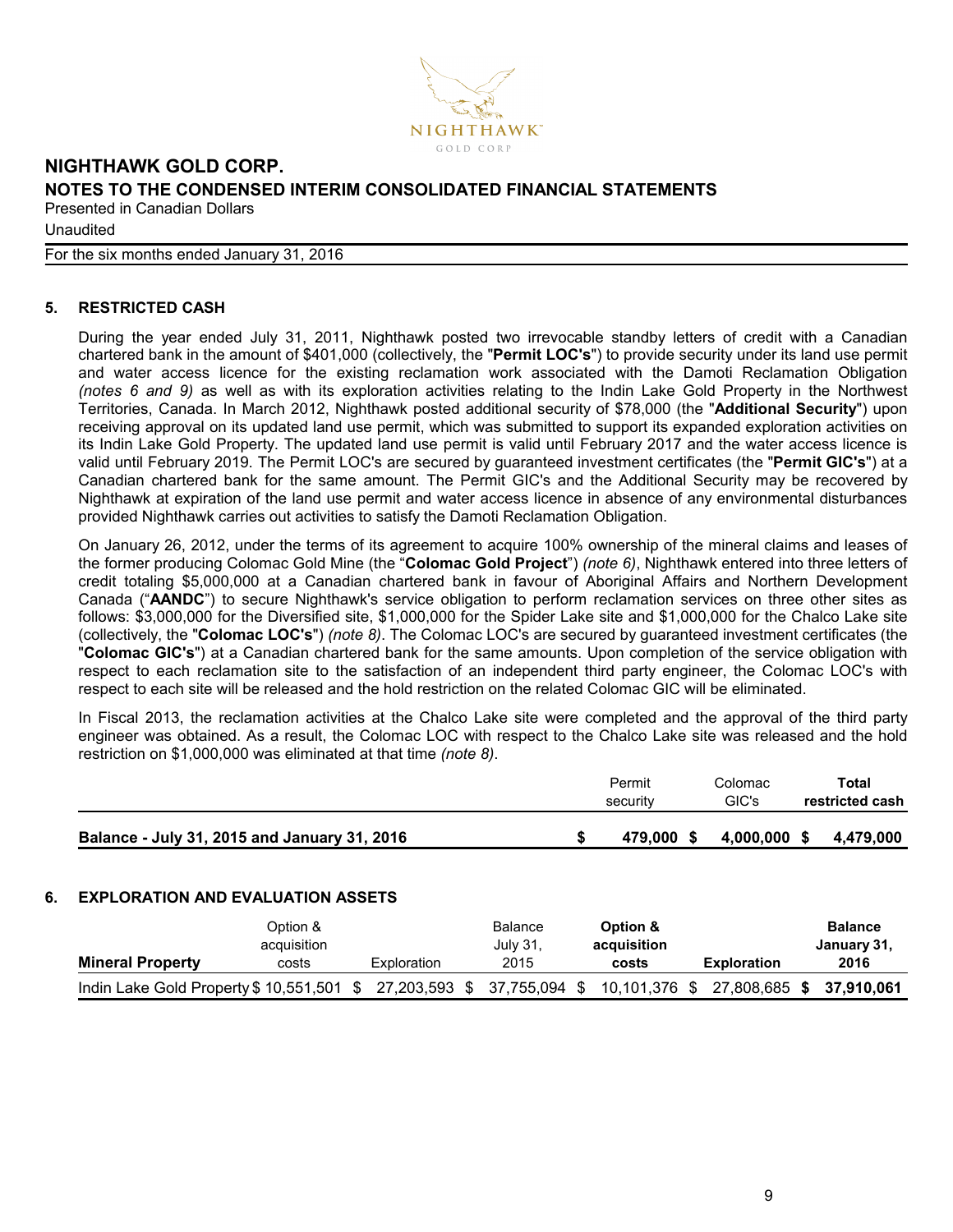

**Unaudited** 

For the six months ended January 31, 2016

# **6. EXPLORATION AND EVALUATION ASSETS (continued)**

| <b>Mineral Property</b>                         | <b>Indin Lake</b><br><b>Gold Property</b> |
|-------------------------------------------------|-------------------------------------------|
| Balance - July 31, 2015                         | 37,755,094<br>SS.                         |
| Acquisition costs                               | 99,875                                    |
| <b>Exploration expenditures</b>                 | 1,504,371                                 |
| Write-down of exploration and evaluation assets | (1,449,279)                               |
| Balance - January 31, 2016                      | \$37,910,061                              |

(a) Exploration expenditures for the six months ended January 31, 2016 includes \$19,169 (six months ended January 31, 2015 - \$225,035) of capitalized stock-based compensation.

# **Indin Lake Gold Property**

In August 2008, Nighthawk acquired 6 mining leases and 6 mining claims (the "**Damoti Lake Property**") which lie within Nighthawk's Indin Lake Gold Property in the Indin Lake Greenstone Belt located approximately 200 kilometres north of Yellowknife, Northwest Territories. The Damoti Lake Property is subject to an existing 2% net smelter return royalty. Upon acquisition, a reclamation obligation existed at the Damoti Lake Property (the "**Damoti Reclamation Obligation**"). At the time of acquisition, the estimated cost of the Damoti Reclamation Obligation could not be reliably measured. Nighthawk has since carried out environmental assessments using a third party specialist and has estimated the cost of the Damoti Reclamation Obligation to be \$401,150 *(note 9)*. Nighthawk has capitalized the Damoti Reclamation Obligation, and related assessment costs, as acquisition costs related to the Damoti Lake Property as the liability was assumed at acquisition. During the six months ended January 31, 2016, Nighthawk incurred \$68,675 (six months ended January 31, 2015 - \$36,728) of assessment costs which have been capitalized as acquisition costs.

Under agreements dated January 7, 2011, and as amended on April 4, 2013, Nighthawk acquired a 100% interest in 15 mining leases and 3 mining claims (the "**Indin Lake Properties**") within the Indin Lake Greenstone Belt, subject to existing net smelter royalties on certain claims ranging from 2% to 5%, by making payments of cash and shares totalling \$725,000.

In January and April 2011, Nighthawk staked 107 additional mining claims in the Northwest Territories which link the Indin Lake Properties and the Damoti Lake Property, thereby consolidating much of the Indin Lake Gold Property's ground.

In January 2012, Nighthawk completed an agreement to acquire 100% ownership of the mineral claims and leases of the Colomac Gold Project, located within the Indin Lake Greenstone Belt and contiguous to and surrounded by Nighthawk's existing Indin Lake Gold Property in the Northwest Territories, from AANDC. As consideration for the Colomac Gold Project, Nighthawk committed to perform reclamation services on three other sites within the Indin Lake Gold Property land package which are the responsibility of AANDC: the Diversified, Chalco Lake, and Spider Lake sites. The obligation for the reclamation services is to be carried out on behalf of AANDC to a maximum of \$5,000,000 *(note 8)*.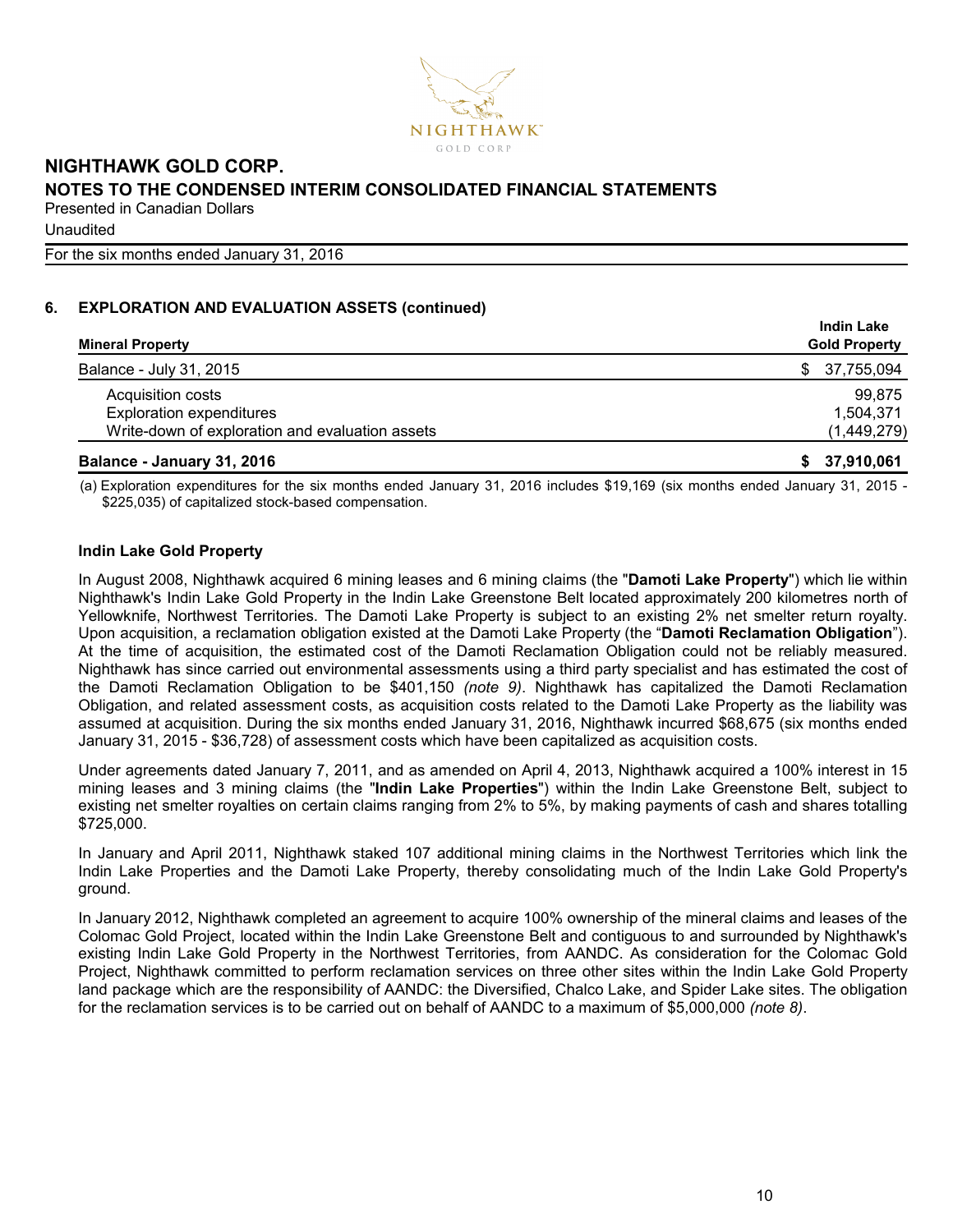

**Unaudited** 

# For the six months ended January 31, 2016

# **6. EXPLORATION AND EVALUATION ASSETS (continued)**

Under an agreement dated December 18, 2013 and subsequently terminated on December 29, 2015, Nighthawk was granted an option to acquire a 100% interest in 4 contiguous mining leases adjacent to Nighthawk's existing Indin Lake Gold Property, known as the Kim and Cass mining leases. To exercise this option, Nighthawk was required to make payments totalling \$1,550,000 in tranches as follows:

- Upon execution of the agreement: \$125,000 in cash (paid);
- Upon execution of the agreement: \$125,000 (paid through the issuance of 353,669 common shares);
- On or before December 31, 2014: \$300,000 (settled by payment of \$150,000 in cash and the issuance of 462,392 common shares valued at \$138,718. The number of common shares issued was calculated based on the 30-day volume weighted average share price as of December 5, 2014 (\$0.324); the fair value of the common shares issued was calculated based on the closing common share price on December 5, 2014 (\$0.30), resulting in a gain on settlement of mineral property option payment of \$11,282);
- On or before December 31, 2015: \$450,000; and
- On or before December 31, 2016: \$550,000.

On December 29, 2015, Nighthawk terminated the option on the Kim and Cass mining leases. As a result, the payments due on December 31, 2015 and 2016 were not made. The capitalized costs associated with these leases of \$1,449,279 were written off during the period.

# **7. SECURED NOTES**

|                                                                                                                                                                |    | <b>Issued</b>                   |
|----------------------------------------------------------------------------------------------------------------------------------------------------------------|----|---------------------------------|
|                                                                                                                                                                |    | <b>November 20, 2015</b>        |
| Present value of the principal - \$850,000 payable May 20, 2017<br>Present value of the interest - \$156,876 payable semi-annually<br><b>Transaction costs</b> | \$ | 679,686<br>135,401<br>(41, 932) |
| Total liability component at issuance of Secured Notes<br>Equity component allocated to Secured Note Warrants (by deduction)                                   |    | 773,155<br>33,117               |
| Net proceeds of Secured Notes                                                                                                                                  | S  | 806,272                         |
|                                                                                                                                                                |    | Liability<br>component          |
| Balance - July 31, 2015                                                                                                                                        | \$ |                                 |
| Liability component at issuance of Secured Notes<br>Accretion                                                                                                  |    | 773,155<br>24,408               |
| Balance - January 31, 2016                                                                                                                                     |    | 797,563                         |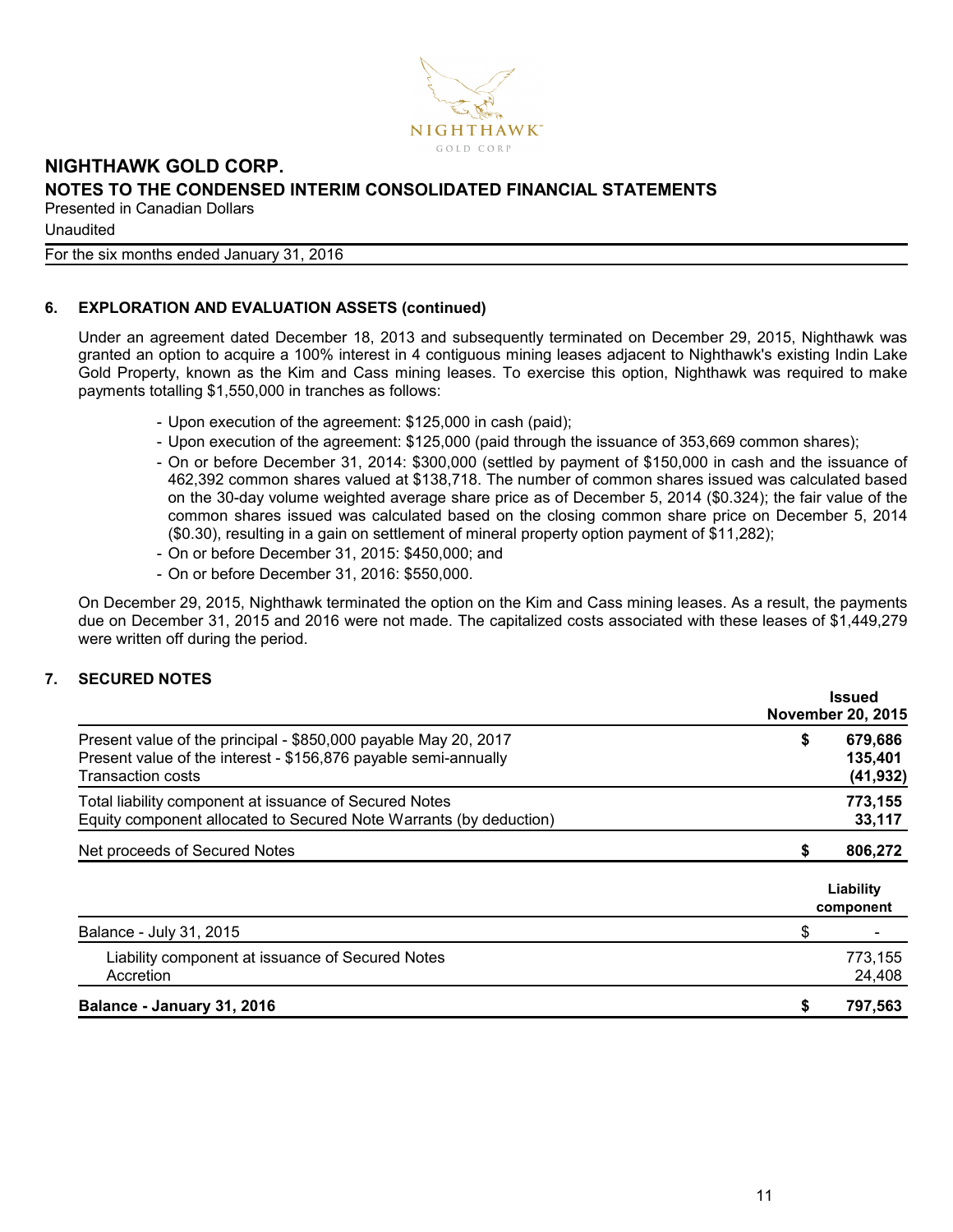

# For the six months ended January 31, 2016

# **7. SECURED NOTES (continued)**

On November 20, 2015, Nighthawk completed a non-brokered private placement offering of secured notes (the "**Secured Notes**") for a principal amount of \$850,000. The Secured Notes pay interest at a rate of 12% per annum, compounded monthly, payable in cash semi-annually, and are secured by a general security agreement on the real and personal property of Nighthawk. Nighthawk can prepay the Secured Notes without penalty, provided that any interest owed to the date of prepayment is also paid to the Secured Note holders. In connection with the issuance of the Secured Notes, the Secured Note holders were issued 3,400,000 warrants (the "**Secured Note Warrants**"). Each Secured Note Warrant entitled the holder to acquire one common share at an exercise price of \$0.15 per share until May 20, 2017 (note 10(b)).

The Secured Notes are classified as a liability, with the exception of the portion relating to the Secured Note Warrants, resulting in the carrying value of the Secured Notes being less than its face value. The discount is being accreted over the term of the Secured Notes, utilizing the effective interest rate method at an interest rate of 18.8% and using a 15% discount rate. Transaction costs of \$43,728 associated with the Secured Notes were prorated between the debt (\$41,932) and equity components (\$1,796). Those allocated to the debt portion of the Secured Notes are deferred and accreted over the term of the Secured Notes. An amount of \$24,408 in interest and accretion was recorded on the statement of comprehensive loss for the six months ended January 31, 2016 (six months ended January 31, 2015 - \$nil).

#### **8. PROVISION FOR SERVICE OBLIGATION**

As consideration for the Colomac Gold Project *(note 6)*, Nighthawk committed to perform reclamation services on three other sites within the Indin Lake Gold Property land package which are the responsibility of AANDC: Diversified, Chalco Lake, and Spider Lake. The obligation for the reclamation services is to be carried out on behalf of AANDC to a maximum of \$5,000,000. Upon closing, Nighthawk entered into the Colomac LOC's totaling \$5,000,000 in favour of AANDC to secure Nighthawk's obligation to perform the services for each site. The Colomac LOC's are secured by the Colomac GIC's at a Canadian chartered bank for the same amounts *(note 5)*. Nighthawk did not assume the reclamation liabilities of these three sites. Upon completion of the service obligation with respect to each site to the satisfaction of an independent third party engineer, the Colomac LOC's with respect to each site will be released and the hold restriction on the related Colomac GIC will be eliminated. In March 2013, the reclamation activities at the Chalco Lake site were completed upon approvals of the third party engineer.

|                                              | Service<br>obligation |
|----------------------------------------------|-----------------------|
| Balance - July 31, 2015 and January 31, 2016 | 3,012,314             |

# **9. RECLAMATION PROVISION**

Upon acquisition of the Damoti Lake Property *(note 6)*, the Damoti Reclamation Obligation existed at the Damoti Lake Property. At the time of acquisition, the estimated cost of the Damoti Reclamation Obligation could not be reliably measured. Nighthawk has since carried out environmental assessments using a third party specialist and estimated the cost of the Damoti Reclamation Obligation to be \$401,150. Nighthawk posted the Permit GIC's, to secure the Permit LOC's, and remitted the Additional Security for an amount of \$479,000 *(note 5)* to provide security under its land use permit and water access licence for the Damoti Reclamation Obligation as well as for exploration activities relating to the Indin Lake Gold Property.

|                                              | Amount  |
|----------------------------------------------|---------|
| Balance - July 31, 2015 and January 31, 2016 | 401.150 |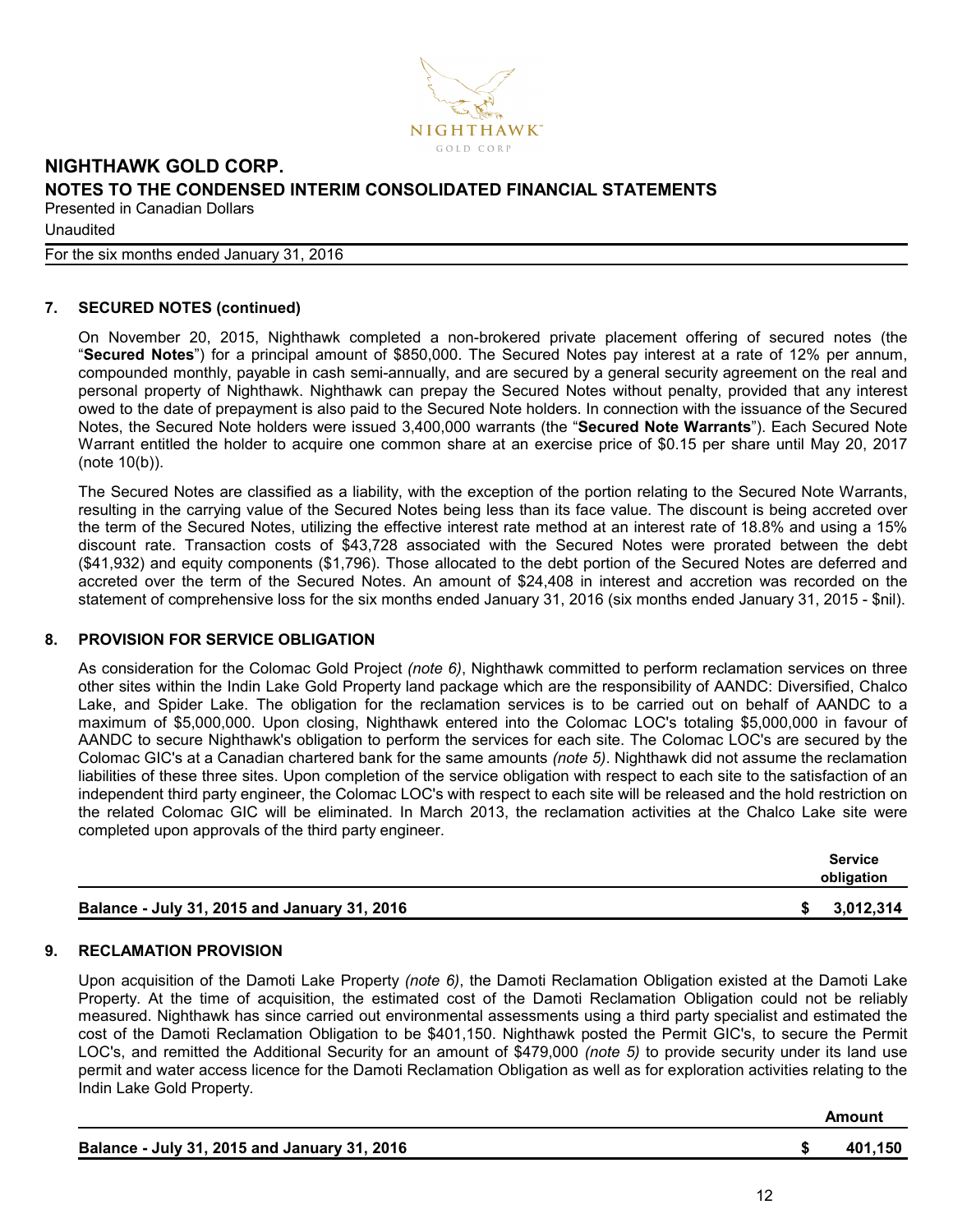

**Unaudited** 

For the six months ended January 31, 2016

## **10. SHARE CAPITAL**

# **(a) Common Shares Authorized Capital** - Unlimited common shares **Issued**

### **(b) Warrants**

|                                        | Number of             |                          |                           |  |  |
|----------------------------------------|-----------------------|--------------------------|---------------------------|--|--|
|                                        | Number of<br>warrants | broker<br>warrants       | <b>Allocated</b><br>value |  |  |
| Balance - July 31, 2015                | 10.000.000            | 1,200,000 \$             | 1,496,523                 |  |  |
| Secured Note Warrants (note 7)         | 3,400,000             | $\overline{\phantom{0}}$ | 33,117                    |  |  |
| Expiry of warrants and broker warrants | (10,000,000)          | (1,200,000)              | (1,496,523)               |  |  |
| Balance - January 31, 2016             | 3,400,000             | $\blacksquare$           | 33,117                    |  |  |

A summary of Nighthawk's outstanding warrants (including broker warrants) at January 31, 2016 is presented below:

|                       | Number of<br>warrants and |                       |              |
|-----------------------|---------------------------|-----------------------|--------------|
| <b>Issue date</b>     | <b>broker warrants</b>    | <b>Exercise price</b> | Expiry date  |
| Secured Note Warrants | 3,400,000                 | \$0.15                | May 20, 2017 |

Option pricing models require the use of highly subjective estimates and assumptions including the expected stock price volatility. Volatility is based on the historical volatility of Nighthawk. Changes in the underlying assumptions can materially affect the fair value estimates.

Brokers warrants issued to non-employees have been valued using the fair value of the equity instruments granted in the absence of a reliable estimate of the fair value of the goods or services rendered.

#### **(c) Contributed Surplus**

#### **Share-based Payment Reserve**

| Balance - July 31, 2015                | 7.649.204 |
|----------------------------------------|-----------|
| Stock-based compensation               | 67.387    |
| Expiry of warrants and broker warrants | 1,496,523 |
| Balance - January 31, 2016             | 9,213,114 |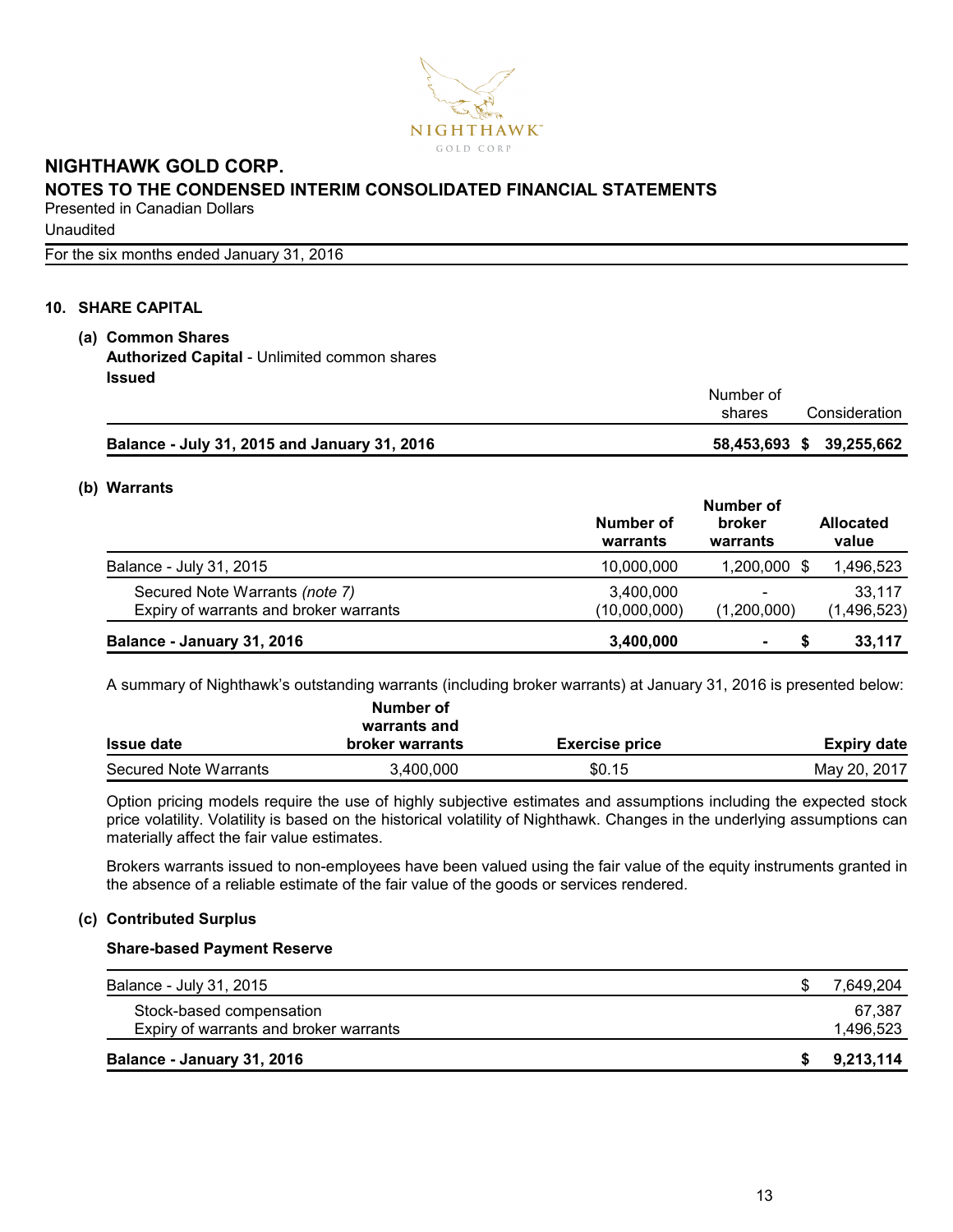

**Unaudited** 

For the six months ended January 31, 2016

### **10. SHARE CAPITAL (continued)**

### **(c) Contributed Surplus (continued)**

#### **Stock Options**

Nighthawk has a stock option plan under which stock options may be granted to Nighthawk's directors, senior officers, employees, consultants and consultant companies. The stock option plan: (i) provides that the number of common shares reserved for issuance, within a one year period, to any one optionee, shall not exceed 5% of the outstanding common shares; (ii) provides the maximum number of common shares reserved for issuance pursuant to options granted to insiders may not exceed 10%; (iii) and contains other provisions to ensure the stock option plan is compliant with stock exchange regulations. The options granted vest immediately or as otherwise determined by Nighthawk's Board of Directors.

|                            | Number of<br>options | Weighted<br>average<br>exercise price |
|----------------------------|----------------------|---------------------------------------|
| Balance - July 31, 2015    | 4,746,000 \$         | 0.42                                  |
| Granted                    | 2,285,000            | 0.15                                  |
| Expired                    | (1,272,000)          | 0.41                                  |
| Balance - January 31, 2016 | 5,759,000            | 0.32                                  |

During the six months ended January 31, 2016 and 2015, the following stock options, which vested immediately, were issued and valued using the Black-Scholes option pricing model parameters listed below (in each case with no dividends and a nil forfeiture rate):

|                                   |                      |                       |                                  | <b>Black-Scholes option pricing parameters</b> |                                 |                             |                   |
|-----------------------------------|----------------------|-----------------------|----------------------------------|------------------------------------------------|---------------------------------|-----------------------------|-------------------|
| <b>Expiry date</b>                | Number of<br>options | <b>Exercise price</b> | <b>Grant date</b><br>stock price | <b>Risk-free</b><br>interest rate              | <b>Expected life</b><br>(years) | <b>Volatility</b><br>factor | <b>Fair value</b> |
| Six months ended January 31, 2016 |                      |                       |                                  |                                                |                                 |                             |                   |
| December 1, 2020                  | 2.285.000            | \$0.15                | \$0.045                          | $0.80\%$                                       | 5.0                             | 113%                        | \$0.03            |
| Six months ended January 31, 2015 |                      |                       |                                  |                                                |                                 |                             |                   |
| December 17, 2019                 | 3.150.000            | \$0.34                | \$0.30                           | 1.32%                                          | 5.0                             | 113%                        | \$0.24            |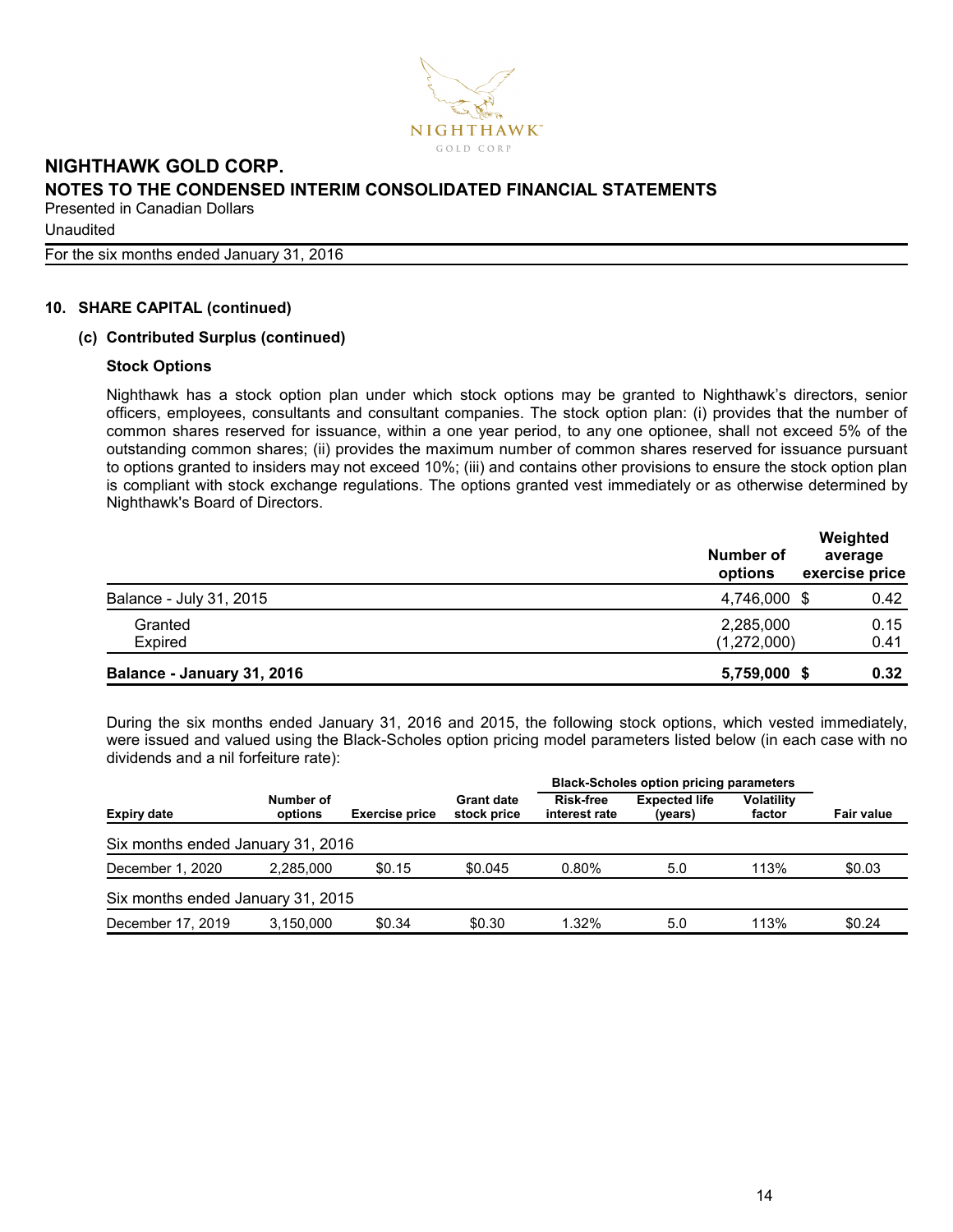

**Unaudited** 

For the six months ended January 31, 2016

### **10. SHARE CAPITAL (continued)**

#### **(c) Contributed Surplus (continued)**

A summary of Nighthawk's outstanding stock options at January 31, 2016 is presented below:

| <b>Issue date</b>        | <b>Options</b><br>outstanding | <b>Options</b><br>exercisable | <b>Exercise price</b> | <b>Weighted average</b><br>remaining life<br>(years) |
|--------------------------|-------------------------------|-------------------------------|-----------------------|------------------------------------------------------|
| February 5, $2013^{(a)}$ | 60,000                        | 60,000                        | \$0.75                | 0.1                                                  |
| February 15, 2013(a)     | 70,000                        | 70.000                        | \$0.75                | 0.1                                                  |
| July 15, 2013            | 680,000                       | 680,000                       | \$0.60                | 2.5                                                  |
| November 29, 2013        | 364,000                       | 364,000                       | \$0.50                | 2.8                                                  |
| December 17, 2014        | 2,300,000                     | 2,300,000                     | \$0.34                | 3.9                                                  |
| December 1, 2015         | 2,285,000                     | 2,285,000                     | \$0.15                | 4.8                                                  |
|                          | 5,759,000                     | 5,759,000                     | \$0.32                | 3.9                                                  |

(a) Subsequent to period end, 130,000 stock options expired unexercised.

The weighted average exercise price of the outstanding and exercisable options was \$0.32. The weighted average remaining contractual life of outstanding options is 3.9 years.

Option pricing models require the use of highly subjective estimates and assumptions including the expected stock price volatility. Volatility is based on the historical volatility of Nighthawk. Changes in the underlying assumptions can materially affect the fair value estimates.

The options issued to non-employees were valued using the fair value of the equity instrument granted in the absence of a reliable estimate of the fair value of the goods or services received.

## **11. NET LOSS PER SHARE**

Net loss per share has been calculated using the weighted average number of shares outstanding during the six months ended January 31, 2016 and 2015.

|                                                                               |  | Three months ended<br>January 31. |             | Six months ended<br>January 31,    |            |  |
|-------------------------------------------------------------------------------|--|-----------------------------------|-------------|------------------------------------|------------|--|
|                                                                               |  | 2016                              | 2015        | 2016                               | 2015       |  |
| Net loss for the period<br>Basic and fully diluted weighted average number of |  | $(1,385,776)$ \$                  |             | $(712, 633)$ \$ $(1, 483, 941)$ \$ | (877, 181) |  |
| shares outstanding during the period                                          |  | 58,453,693                        | 58,274,705  | 58,453,693                         | 57,991,303 |  |
| Basic and fully diluted net loss per share                                    |  | $(0.03)$ \$                       | $(0.01)$ \$ | $(0.03)$ \$                        | (0.02)     |  |

Fully diluted weighted average common shares outstanding for the six months ended January 31, 2016 and 2015 are not reflective of the outstanding stock options, warrants and broker warrants as their exercise would be anti-dilutive in the loss per share calculation.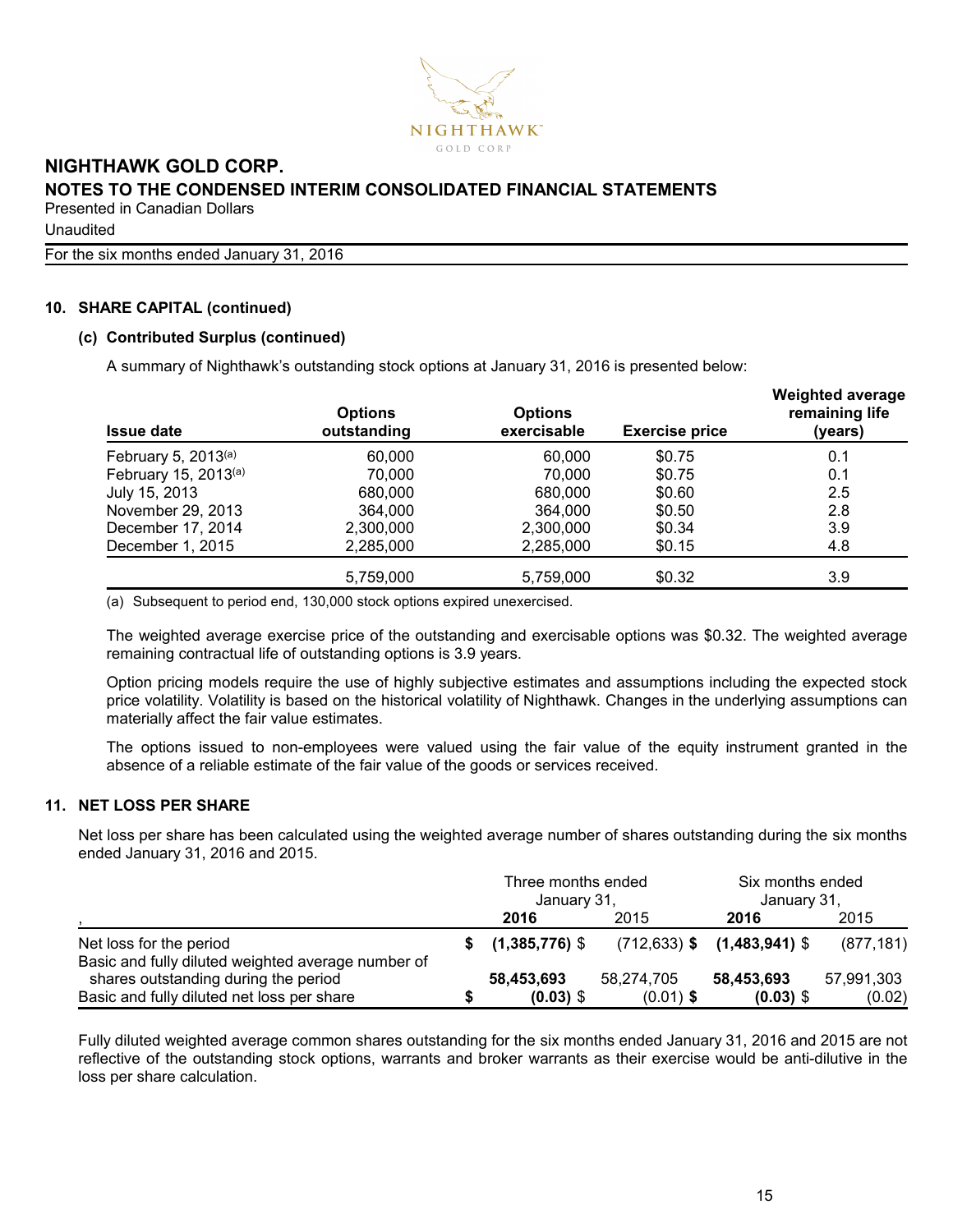

**Unaudited** 

For the six months ended January 31, 2016

### **12. RELATED PARTY DISCLOSURES**

#### **(a) Director and Executive Management Compensation**

Directors and executive management's compensation for the six months ended January 31, 2016 and 2015 consisted of the following:

|                             | Three months ended<br>January 31, |            | Six months ended<br>January 31, |         |  |
|-----------------------------|-----------------------------------|------------|---------------------------------|---------|--|
|                             | 2016                              | 2015       | 2016                            | 2015    |  |
| Cash compensation           | 237,498 \$                        | 102,500 \$ | 339,998                         | 205,250 |  |
| <b>Employment benefits</b>  | 3.217                             | 3,567      | 5,268                           | 7.134   |  |
| Fair value of stock options | 24.330                            | 319.787    | 24.330                          | 319,787 |  |
|                             | 265,045 \$                        | 425,854 \$ | 369,596                         | 532,171 |  |

Directors and executive management received the following stock options during the six months ended January 31, 2016 and 2015:

|                                   |                      |                       |                                  | <b>Black-Scholes option pricing parameters</b> |                                 |                             |            |
|-----------------------------------|----------------------|-----------------------|----------------------------------|------------------------------------------------|---------------------------------|-----------------------------|------------|
| <b>Expiry date</b>                | Number of<br>options | <b>Exercise price</b> | <b>Grant date</b><br>stock price | Risk-free<br>interest rate                     | <b>Expected life</b><br>(years) | <b>Volatility</b><br>factor | Fair value |
| Six months ended January 31, 2016 |                      |                       |                                  |                                                |                                 |                             |            |
| December 1, 2020                  | 825,000              | \$0.15                | \$0.045                          | $0.80\%$                                       | 5.0                             | 113%                        | \$0.03     |
| Six months ended January 31, 2015 |                      |                       |                                  |                                                |                                 |                             |            |
| December 17, 2019                 | 1.350.000            | \$0.34                | \$0.30                           | $1.32\%$                                       | 5.0                             | 113%                        | \$0.24     |

The total fair value of stock options granted to directors and executive management for the six months ended January 31, 2016 was \$24,330 (2015 - \$319,787). All of the stock options granted vested immediately on the date of grant and have a contractual life of 5 years from the date of grant.

Stock-based compensation of \$14,746 to executive management has been capitalized to the exploration and evaluations assets for the six months ended January 31, 2016 (2015 - \$69,564).

#### **(b) Director and Executive Management Transactions**

The aggregate value of transactions and outstanding balances relating to entities over which directors and executive management have control or significant influence were as follows:

|                       | for the three months ended October 31, | <b>Balance outstanding</b><br>as at October 31, |            |             |                |      |        |
|-----------------------|----------------------------------------|-------------------------------------------------|------------|-------------|----------------|------|--------|
| <b>Transaction</b>    | Note                                   | 2015                                            |            | 2014        | 2015           | 2014 |        |
| Consulting            | ′1,                                    | S                                               | 225,000 \$ | $90,000$ \$ | $\blacksquare$ |      |        |
|                       | (2)                                    |                                                 | 40,000     | 40,000      | ۰              |      |        |
| Geological consulting | (3)                                    |                                                 | 75.000     | 75.000      | 12.500         |      | 12,500 |
|                       |                                        |                                                 | 340,000 \$ | 205,000     | 12,500         |      | 12.500 |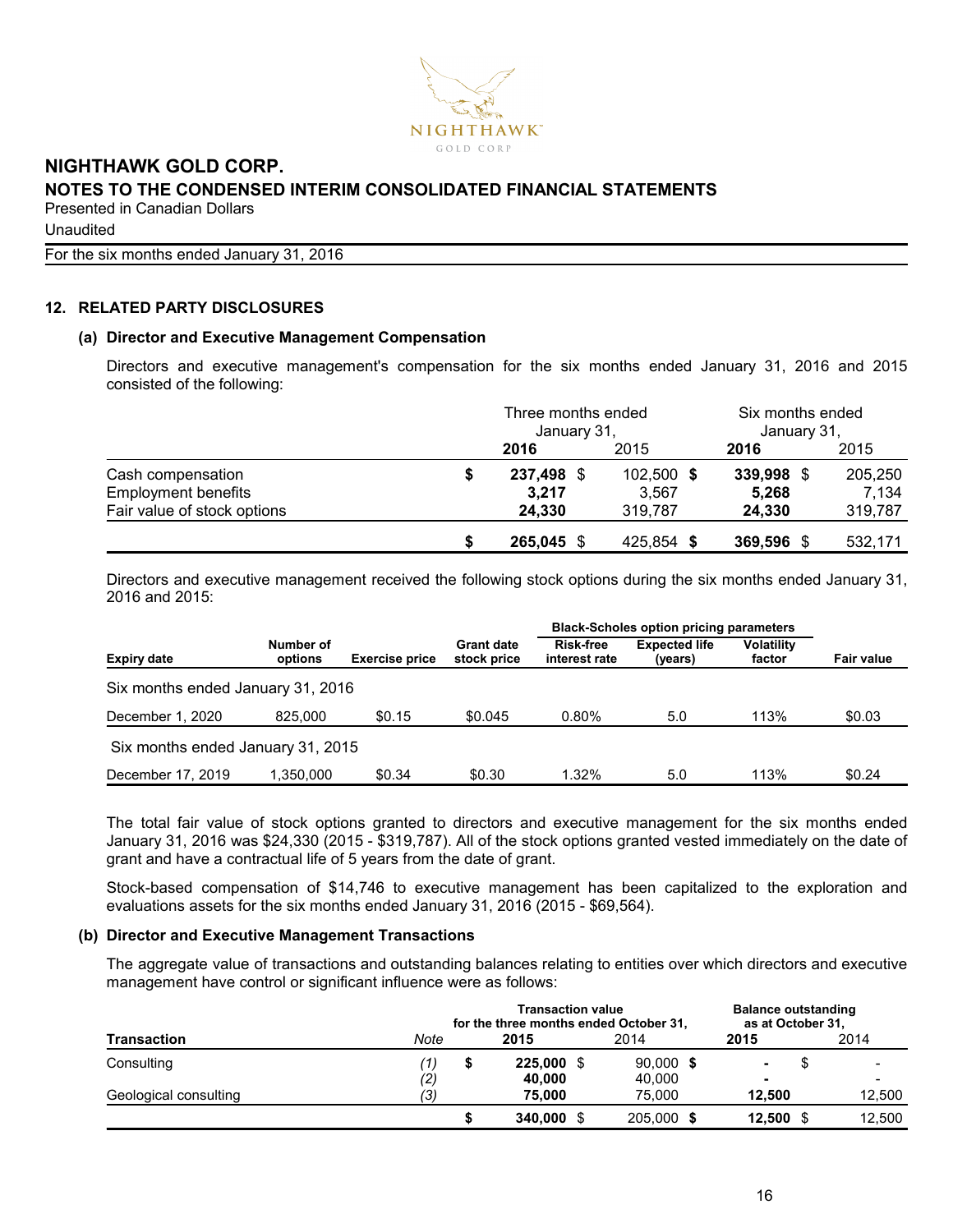

For the six months ended January 31, 2016

#### **12. RELATED PARTY DISCLOSURES (continued)**

#### **(b) Director and Executive Management Transactions (continued)**

- (1) During the six months ended January 31, 2016, Nighthawk paid consulting fees of \$225,000 (2015 \$90,000) to Heather Grace & Co., a company controlled by David Wiley, the former Chief Executive Officer of Nighthawk. At January 31, 2016, the balance owed was \$nil (July 31, 2015 - \$nil).
- (2) During the six months ended January 31, 2016, Nighthawk paid financial consulting fees of \$40,000 (2015 \$40,000) to 2245448 Ontario Inc., a company controlled by Michael Leskovec, the Chief Financial Officer of Nighthawk. At January 31, 2016, the balance owed was \$nil (July 31, 2015 - \$nil).
- (3) During the six months ended January 31, 2016, Nighthawk paid geological consulting fees of \$75,000 (2015 \$75,000) to Byron Geological Inc., a company controlled by Dr. Michael Byron, the current Chief Executive Officer and a Director of Nighthawk. At January 31, 2016, the balance owed was \$12,500 (July 31, 2015 - \$12,500).

#### **13. MANAGEMENT OF CAPITAL RISK**

Nighthawk's capital management objective is to obtain adequate levels of funding to support its exploration activities, to obtain corporate and administrative functions necessary to support organizational functioning and obtain sufficient funding to further the identification and development of precious metal deposits. Achieving this objective requires management to consider the underlying nature of exploration activities, availability of capital, the cost of various capital alternatives and other factors.

Nighthawk raises capital, as necessary, to meet its needs and take advantage of perceived opportunities and, therefore, does not have a numeric target for its capital structure. Funds are primarily secured through equity capital raised by way of private placements. There can be no assurance that Nighthawk will be able to continue raising equity capital in this manner.

Establishing and adjusting capital requirements is a continuous management process. Exploration involves a high degree of "discovery" risk and substantial uncertainties about the ultimate ability of Nighthawk to achieve positive cash flows from operations. Consequently, management primarily funds Nighthawk's exploration activities and administrative costs by issuing share capital rather than using other capital sources that require fixed repayments of principal or interest. Nighthawk will continue to assess new properties and seek to acquire an interest in additional properties if it feels there is sufficient geologic or economic potential and if it has adequate financial resources to do so.

Development activities may begin once a property's mineral reserves are estimated and Nighthawk makes a positive production decision. At this point, management may consider other sources of financing such as senior debt or convertible debentures as a means to reduce equity dilution.

Nighthawk's capital under management at January 31, 2016 includes share capital of \$39,255,662 (July 31, 2015 - \$39,255,662).

Nighthawk invests all capital that is surplus to its immediate operational needs in short-term, liquid and highly rated financial instruments, such as cash, and short-term guarantee deposits, all held with major Canadian financial institutions.

There were no changes in Nighthawk's approach to capital management during the year ended January 31, 2016 and Nighthawk is not subject to any externally imposed capital requirements other than the restricted cash held as guaranteed investment certificates at a Canadian chartered bank as security for the letters of credit posted with respect to Damoti Reclamation Obligation and the Colomac Security *(note 5)*.

As of January 31, 2016, Nighthawk had no flow-through expenditure obligations remaining from a June 2014 financing.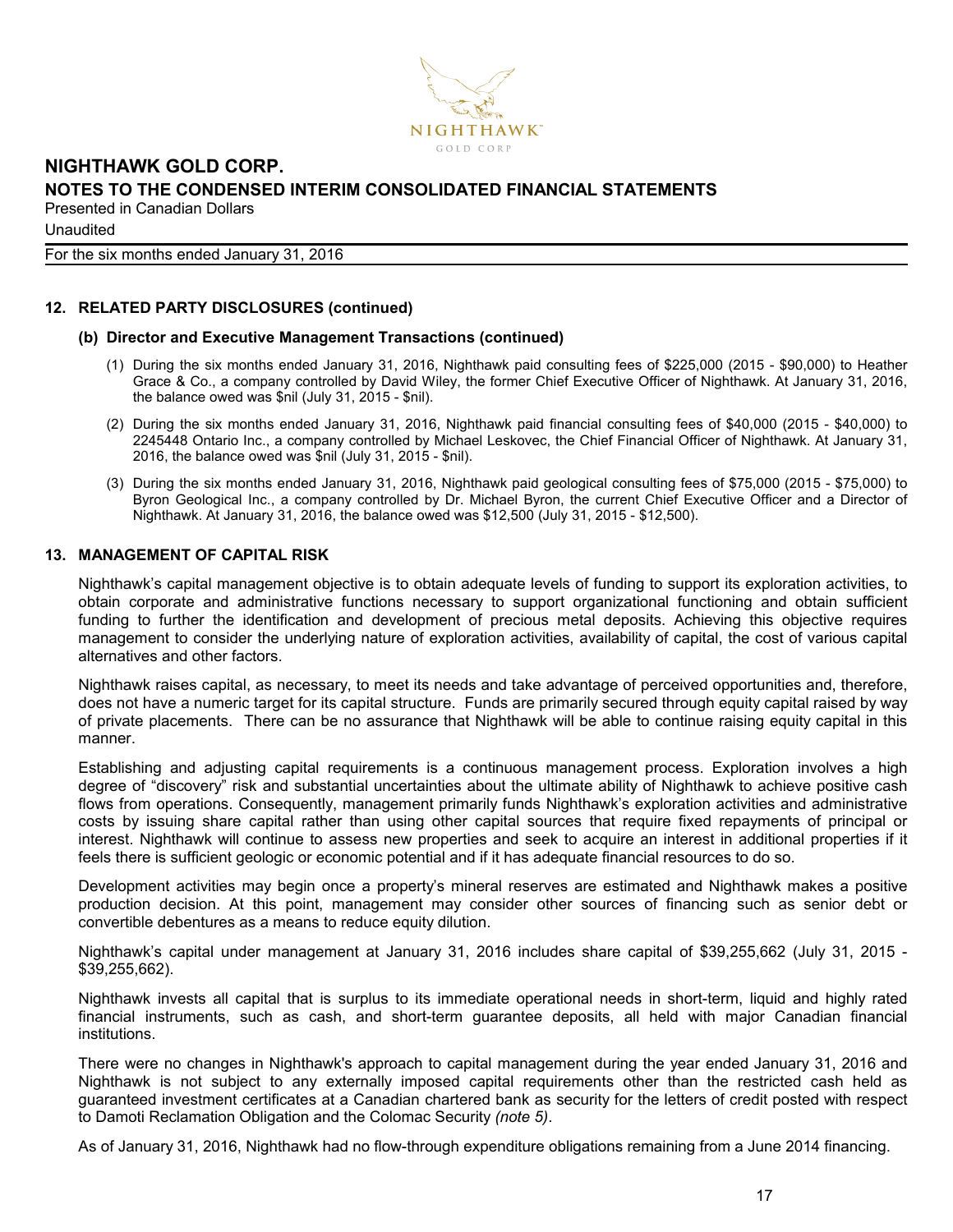

**Unaudited** 

#### For the six months ended January 31, 2016

## **14. MANAGEMENT OF FINANCIAL AND OTHER RISK**

Nighthawk's financial instruments are exposed to financial risks as summarized below:

#### **(a) Fair Value**

The carrying amount of cash, amounts receivable, and accounts payable and accrued liabilities represent their fair value due to their short-term nature. The fair value of the restricted cash and secured notes are equal to its carrying value. Fair value represents the amount that would be exchanged in an arm's length transaction between willing parties and is best evidenced by a quoted market price if one exists.

#### **(b) Credit Risk**

Nighthawk's credit risk is primarily attributable to cash. Nighthawk has no significant concentration of credit risk arising from operations. Restricted cash consists of guaranteed investment certificates, which secure Nighthawk's two irrevocable standby letters of credit with a Canadian chartered bank *(note 5)* which Nighthawk considers to be a reputable financial institution. Management therefore believes the risk of loss to be remote.

## **(c) Liquidity Risk**

Nighthawk's approach to managing liquidity risk is to ensure that it will have sufficient liquidity to meet liabilities when due. As at January 31, 2016, Nighthawk had a cash balance of \$837,415 (July 31, 2015 - \$1,502,002) to settle current liabilities of \$352,887 (July 31, 2015 - \$131,675). All of Nighthawk's financial trade liabilities have contractual maturities of 30 days or less and are subject to normal trade terms.

#### **(d) Interest Rate Risk**

Nighthawk's cash primarily includes highly liquid bank deposits that do not earn interest. Due to the short-term nature of these financial instruments, fluctuations in market rates do not have a significant impact on estimated fair values as of January 31, 2016. The restricted cash and secured notes are not subject to cash flow interest rate risk due to the fixed rate of interest thereon. Future cash flows from interest income on cash will be affected by interest rate fluctuations. Nighthawk manages interest rate risk by maintaining an investment policy for short-term investments. This policy focuses primarily on preservation of capital and liquidity. Nighthawk is exposed to interest rate price risk on fixed interest rate instruments.

#### **(e) Other Risk**

Nighthawk is exposed to other risks as follows:

#### **Commodity Price Risk**

Nighthawk is exposed to price risk with respect to the commodity price of gold. Future declines in this commodity price may impact the future profitability of Nighthawk and the valuation of its mineral properties. A significant decline in gold prices may affect Nighthawk's ability to obtain capital for the exploration and development of its mineral resource properties.

#### **15. SUBSEQUENT EVENT**

Subsequent to period end, the Company entered into a definitive agreement dated as of February 24, 2016 (the "**Definitive Agreement**") providing for the acquisition (the "**Acquisition**") of Superior Copper Corporation ("**Superior**"), by way of a three-cornered amalgamation (the "**Amalgamation**"). Nighthawk and Superior are both publicly listed companies on the TSXV. Following the Acquisition, Nighthawk is expected to continue to trade on the TSXV and Superior will be delisted.